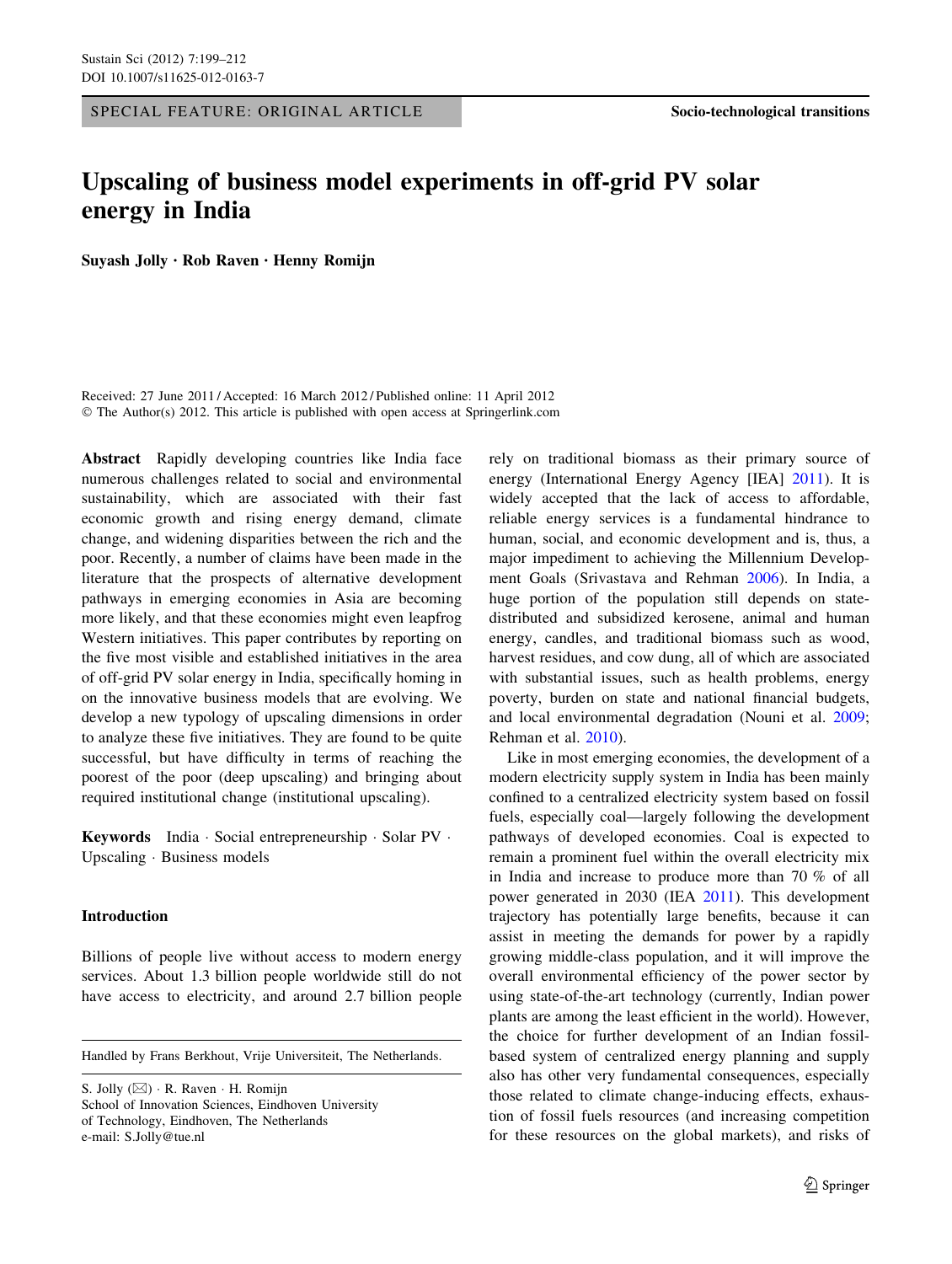<span id="page-1-0"></span>energy security and vulnerability to terrorist attacks. Obviously, pursuing a centralized fossil fuel-based development pathway needs rethinking in the light of these challenges—something that is increasingly acknowledged by countries in both the developed and the developing world.

An important question in this debate is where innovations are coming from that can contribute to more sustainable development pathways. Often cited examples in the West are Germany and Denmark, who are frontrunners in developing and applying renewable energy technologies.

However, recently, a number of claims have been made in the literature that the prospects of alternative development pathways in emerging economies in Asia are also becoming more likely, and that these economies might even leapfrog Western initiatives (Berkhout et al. [2009,](#page-12-0) [2010](#page-12-0); Hultman et al. [2011](#page-12-0); Kaplinsky 2011; Romijn and Caniëls [2011;](#page-13-0) Binz and Truffer [2009](#page-12-0)). This literature argues that globalization, the development of science and technology capabilities in non-Western countries, and rapidly growing local markets are changing the geography of innovation. A 2010 special report on innovation in emerging markets from The Economist claimed that 'The world's creative energy is shifting to the developing countries, which are becoming innovators in their own right rather than just talented imitators. A growing number of the world's business innovations will in the future come not from ''the West'' but ''the rest''' (The Economist [2010](#page-13-0)). Levi et al. [\(2010](#page-12-0)) argue that ''India is not likely to offer major breakthroughs, but it will create increasingly cost-effective business models for supplying energy in developing economies.'' Hence, it is argued that this shift in innovation from the West to the rest has important implications for the direction that innovation processes are taking, with a more direct interest in developing products for the poor and with substantially lower environmental footprints.

These claims are still largely based on anecdotal cases and macro-statistics. This paper aims to contribute to this literature by substantiating some of the claims with new evidence on the five most established and visible solar energy initiatives in India (SELCO, AuroRE, THRIVE, NEST, and D.light Design). Solar energy products such as solar home systems (SHS) and solar lanterns are among the technologies that are gaining increasing attention from social entrepreneurs and social enterprises in India for the electrification of subsistence households in off-grid areas. The five initiatives in this paper, we argue, represent the seeds of a potentially very different development pathway than the centralized, fossil fuel-based electricity system. They are not just different in technological terms, but also in terms of the visions behind the initiatives and the business models applied. All initiatives can be characterized as social enterprises that specifically aim to target poor people and provide them with basic means of energy supply using various financial mechanisms at hand. They have focused on a value proposition through need-based quality products and services, i.e., energy solutions by taking account of usability in hostile environments, affordability, social heterogeneity, inequality (notably due to caste issues), and local customs. Following Berkhout et al. ([2010\)](#page-12-0), we characterize these initiatives as 'sustainability experiments' that explore potentially very different socio-technical development pathways compared to those embedded in incumbent socio-technical regimes for centralized, fossil fuel-based electricity supply. In other words, sustainability experiments can be the seeds, and provide learning platforms, for major socio-technical shifts towards substantially cleaner and more socially just energy systems, i.e., a sustainability transition in energy systems.

The five initiatives we study in this paper have all developed rapidly over the past 5–15 years. Still, their revenue or the amounts of energy generated by their products and projects are very small compared to the total energy demand in India or compared to the world solar market. This is not unusual for emerging innovations and makes an analysis of traditional economic indicators such as market share or revenue less useful. Therefore, in this paper, we focus on understanding in what ways these initiatives have upscaled their businesses until now. To understand how these organizations have upscaled, we document in this paper the results of an extensive review of social entrepreneurship literature and relevant development studies literature, which has resulted in a typology of upscaling dimensions for social enterprises.

This paper continues as follows. We first discuss in 'Theoretical building blocks' insights on upscaling from the literature on social entrepreneurship and from development studies. We draw special attention to institutional upscaling, which is perceived as a collective process, and bring in insights from the literature on system innovations, especially strategic niche management (SNM). The section ends with a new typology of upscaling. ['Analytical](#page-4-0) [approach and data collection'](#page-4-0) is devoted to data collection methods. ['Results'](#page-6-0) introduces the five Indian initiatives and contains the empirical analysis. The paper ends with ['Conclusions'](#page-10-0) and sets out relevant elements for future research.

## Theoretical building blocks

Upscaling in social entrepreneurship and development studies

Within the entrepreneurship field as a whole, 'social entrepreneurship' deserves special attention here. Social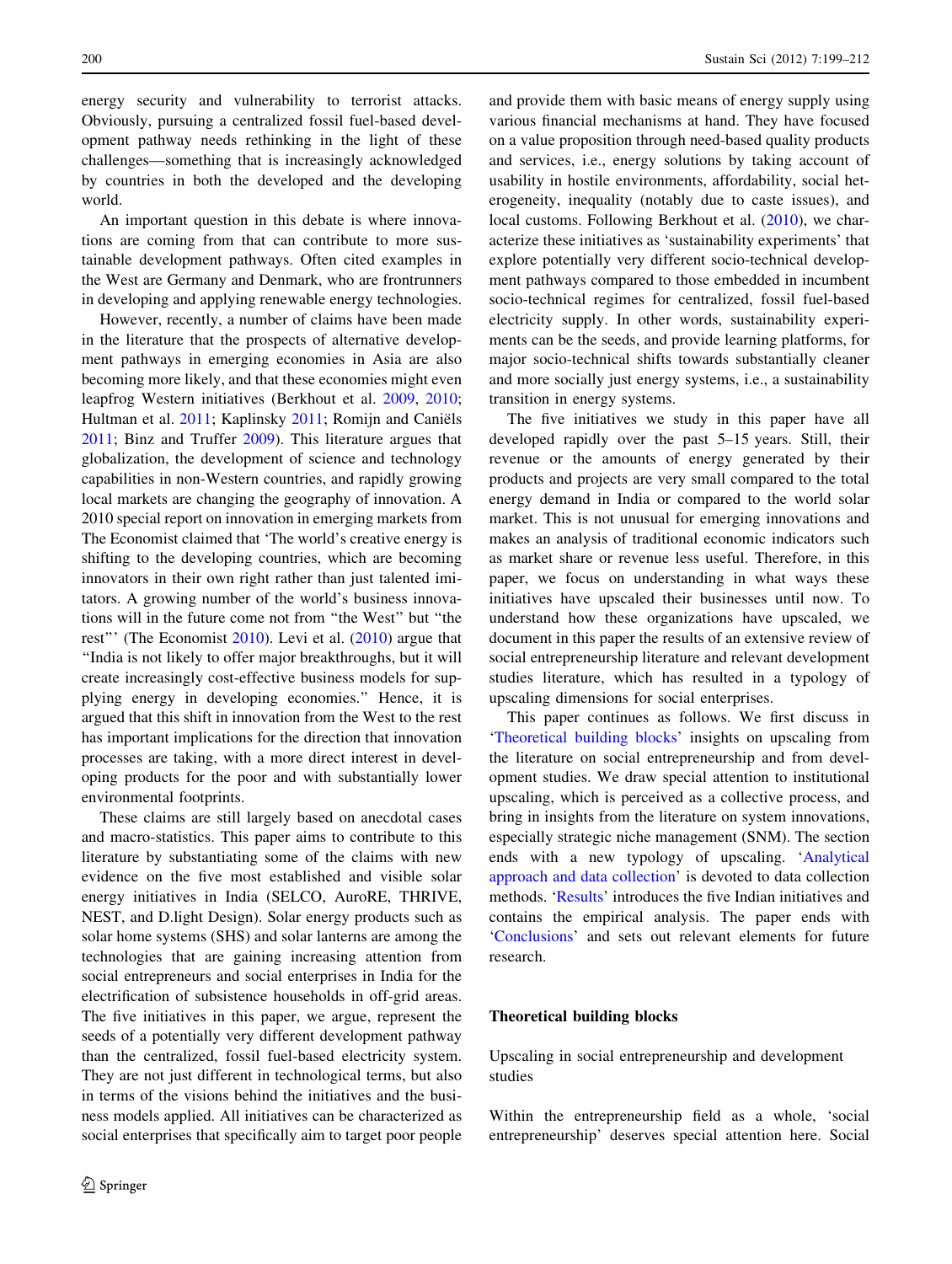entrepreneurship encompasses the activities and processes undertaken to discover, define, and exploit opportunities in order to enhance social wealth by creating new ventures or managing existing organizations in an innovative manner. Social wealth may be defined broadly to include economic, societal, health, and environmental aspects of human welfare. Essentially, then, one can conceive of social entrepreneurs as key players in sustainability transitions (Witkamp et al. [2011\)](#page-13-0). According to Witkamp et al. [\(2011](#page-13-0)), social entrepreneurship is pitted against two extant 'regimes', i.e., the business regime where profit maximization and increasing shareholder value is the major goal, and the civil-society regime where societal objectives take a major role and profit maximization takes a back seat. Social entrepreneurship, therefore, continuously faces tensions between private profit-making and fulfilling societal objectives.

Most social entrepreneurs have an ability to create new connections among people and organizations for new paths, or business models, in which these tensions are managed and societal value is created. In so doing, (social) entrepreneurs also create and develop the institutions and infrastructures needed for development (Garud et al. [2007](#page-12-0); Dees [2009;](#page-12-0) Mair and Marti [2009;](#page-12-0) Chowdhury and Santos [2010;](#page-12-0) Zahra et al. [2008](#page-13-0), [2009](#page-13-0)). According to Mair and Marti ([2006\)](#page-12-0), Robben ([1984\)](#page-13-0), and Sud et al. [\(2008](#page-13-0)), entrepreneurs can leverage resources to create new institutions and norms or transform existing ones. Maguire et al. [\(2004](#page-12-0)) speak about entrepreneurs' leading efforts to identify political opportunities, frame issues, and induce collective efforts to infuse new beliefs and norms into social structures. In other words, social entrepreneurs can foster development in many different ways: by getting new legislation or regulations passed; getting old legislation or regulations enforced; shifting social norms, behaviors, and attitudes among fellow citizens, corporations, and government personnel; changing the way markets operate; and finding ways to solve problems or meet previously unmet needs.

Several social entrepreneurship studies have discussed the phenomenon of upscaling (Alvord et al. [2004](#page-11-0); Bloom and Chatterji [2009;](#page-12-0) Chowdhury and Santos [2010](#page-12-0); Dees [2009;](#page-12-0) Smith and Stevens [2010\)](#page-13-0). The latter define upscaling as increasing the impact produced by a social-purpose organization to better match the magnitude of the social need or problem it seeks to address. They distinguish upscaling and deep scaling. Upscaling refers to the growth in social value by expanding a current program to other geographic locations. This involves effort and costs in terms of building infrastructure, organizing and developing an ecosystem, obtaining licenses, and educating customers in a new region. Deep scaling refers to focusing energies and resources on achieving greater impact in the same location where the enterprise was started by engaging in activities like improving the quality of services, achieving greater penetration of the target population, finding new ways to serve people, extending services to new people, and developing innovative financial management approaches.

Karamchandani et al. ([2009\)](#page-12-0) and Klein [\(2008](#page-12-0)) have a somewhat different view. They refer to upscaling as the capacity of the enterprise to expand quickly, effectively, and efficiently. Upscaling can also mean expanding the capacity of the existing business, in the sense of developing resources, building a knowledge base, employing people, developing management systems, and even developing a culture. According to them, upscaling, thus, includes serving more people with the same product within the same region, as well as extending into new markets, i.e., different geographies. In a given situation, the meaning of upscaling, to a large extent, depends on the motivation of the entrepreneur. Some enterprises may focus on developing a specific region in terms of new products and services before scaling geographically, while others may choose to scale into new geographies before venturing into new products and services.

According to Dees et al. [\(2004](#page-12-0)), choosing the right path towards broader social impact is a complex matter, since it involves judgment, experimentation, and continuous learning. They develop an approach towards upscaling based on following five Rs, i.e., Readiness, Resources, Receptivity, Risk, and Return. Bloom and Chatterji ([2009\)](#page-12-0) suggest the SCALERS model, i.e., Staffing, Communicating, Alliance-building, Lobbying, Earnings-generation, Replicating, and Stimulating market forces. Chowdhury and Santos [\(2010](#page-12-0)) suggest that successful upscaling can be achieved by disseminating information through the use of best-practice blueprints or intermediaries such as multilateral organizations and consulting firms.

Since our study is set in an emerging economy with deep-rooted social inequality and poverty in addition to environmental problems, it is pertinent to also examine the literature about development projects, program, and nongovernmental organizations (NGOs) for possibly useful insights about upscaling. Gillespie ([2004\)](#page-12-0), Myers [\(1984](#page-12-0)), Uvin and Miller ([1994\)](#page-13-0), and Uvin ([1995\)](#page-13-0) have developed taxonomies of different types of upscaling and paths to achieve it. Uvin ([1995\)](#page-13-0) defines 'quantitative scaling' as reaching increasing numbers of people; 'functional scaling' as adding unrelated new activities to existing programs; 'political scaling' as an organization's members participating in or influencing political activities; and 'organizational scaling' as increasing the degree of self-financing through subcontracting. Myers [\(1984](#page-12-0)) discusses 'institutional scaling', i.e., involvement in processes and mechanisms for promoting wide stakeholder participation;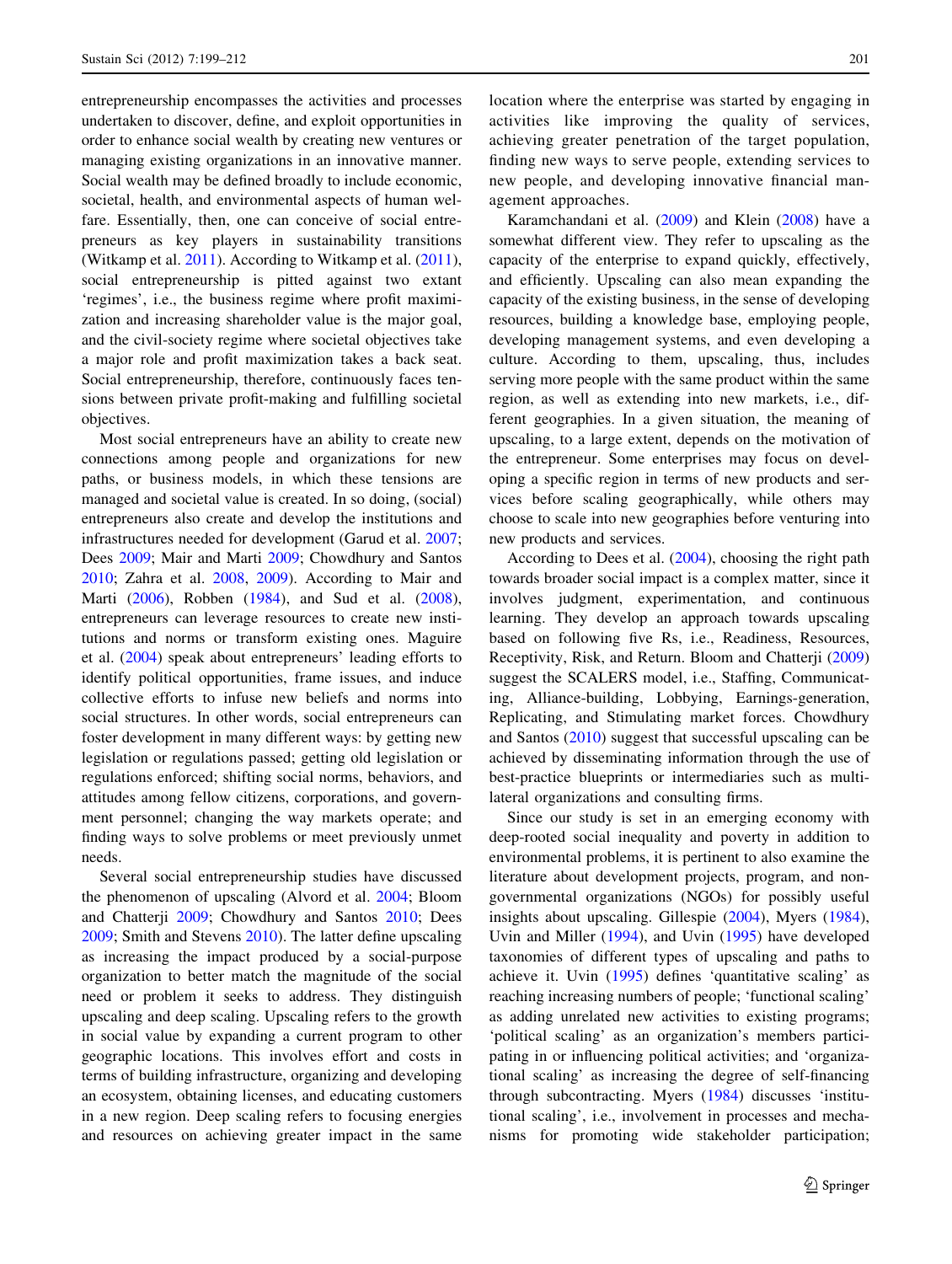'geographical scaling', i.e., expanding project coverage to other communities/municipalities; 'technological scaling' i.e., broadening a project's technological scope or implementing appropriate technologies to increase productivity; and 'economic scaling', i.e., bringing down unit costs. Other issues that have been discussed include the timing and duration of upscaling. Writers about development have obviously found it difficult to come to grips with the phenomenon. According to Uvin and Miller [\(1994](#page-13-0)), ''All in all, the literature on upscaling is reminiscent of the Loch Ness monster. It has been sighted enough to make even the skeptical give it a measure of respectability; [but] … its description is as varied as the people who have written about it.''

## Institutional upscaling as a collective process

One big complication is that an individual social entrepreneur usually does not have all the competences, resources, and legitimacy that are necessary to create a full infrastructure for a new business. Chowdhury and Santos [\(2010](#page-12-0)) point out that, while social entrepreneurs are often successful in establishing effective business models to address problems in their local areas of operation, they face enormous challenges in scaling their operations and achieving greater social returns for constituents such as funding agencies. According to Dees [\(2010](#page-12-0)), they need a supportive ecosystem and infrastructure such as targeted financial services, cultural encouragement, and accommodating legal and regulatory mechanisms. These conditions have to be created in concert by a large number of actors, since complex environmental problems are rooted in behaviors, norms, institutions, social structures, and policies. Individual entrepreneurs usually cannot bring about radical institutional change on their own without broad societal support. Rarely do individual actors possess sufficient power, resources, and charisma to bring about institutional change (Garud et al. [2002](#page-12-0); Leca et al. [2008\)](#page-12-0).

Therefore, governments, multilateral aid agencies, philanthropic organizations, social investors, financial service organizations, universities, consultants, corporations, bankers, and the media all play an important role in creating conditions that help social entrepreneurs to scale their impact in a timely, significant, and cost-effective way, while, at the same time, prevailing institutions limit the possibilities for institutional entrepreneurship (Dees [2010](#page-12-0)). Actors are not entirely free, but embedded (Garud and Karnøe [2003;](#page-12-0) Garud et al. [2007](#page-12-0)). Entrepreneurs may need to 'run in packs', which means coordinating their actions to simultaneously pursue their own and collective interests, and simultaneously cooperating and competing with others as they develop and commercialize their new ventures (Van de Ven [2005\)](#page-13-0).

As the numbers of entrepreneurs grow, a complex network of cooperative and competitive relationships begins to generate critical mass and produce effective collective action. This infrastructure includes institutional arrangements to legitimate, regulate, and standardize a new technology; public resource endowments of basic scientific knowledge, financing mechanisms, and a pool of competent labor; the creation and development of markets, consumer education and demand, proprietary R&D, and the development of manufacturing, production, and distribution functions by private entrepreneurial firms to commercialize an innovation for profit. This infrastructure may be developed by superstructure organizations often specializing in coordinating flows of information or coordinating the activities of substructure organizations (Van de Ven [1993,](#page-13-0) [2005;](#page-13-0) Jacobsson and Johnson [2000](#page-12-0)).

Concerted action from different social enterprises and the mobilization of support from multiple other actors in the innovation system for the diffusion and legitimization of new institutional arrangements might, thus, be key requirements for social enterprises that aim to upscale their businesses for solar home systems in India. This is also recognized in a related stream of literature that aims to understand how advocates of radical, potentially more sustainable technologies gain increasing support for their technologies. This literature under the heading of strategic niche management (SNM) is part of evolutionary approaches to understanding systemic transformation in sociotechnical systems towards sustainability (Kemp et al. [1998](#page-12-0)). In SNM, innovations with promising sustainability characteristics are conceptualized as emerging and developing in 'niches', i.e., emerging institutional environments that provide a (partially) protected space in which actors experiment and incubate promising concepts or prototypes.

The relation between the emerging institutional environment, the space it generates, and the activities performed by innovating actors within that space is conceptualized as cyclic and co-evolutionary. Experiments represent small initiatives in which the earliest stages of socio-technical learning and co-evolution take place. Experiments typically bring together new networks of actors with knowledge, capabilities, and resources, who cooperate in a process of social learning (Berkhout et al. [2010](#page-12-0)). If successful, experiments generate locally useful lessons, but the experiment's advocates might also try and translate the results into more widely applicable lessons, e.g., through 'internal' networking with similar initiatives by participating in workshops, organizing site visits, and publishing handbooks. Advocates might also collaborate in shaping the institutional environment more directly through 'external' networking, for example, by setting up field-level organizations that lobby governments, user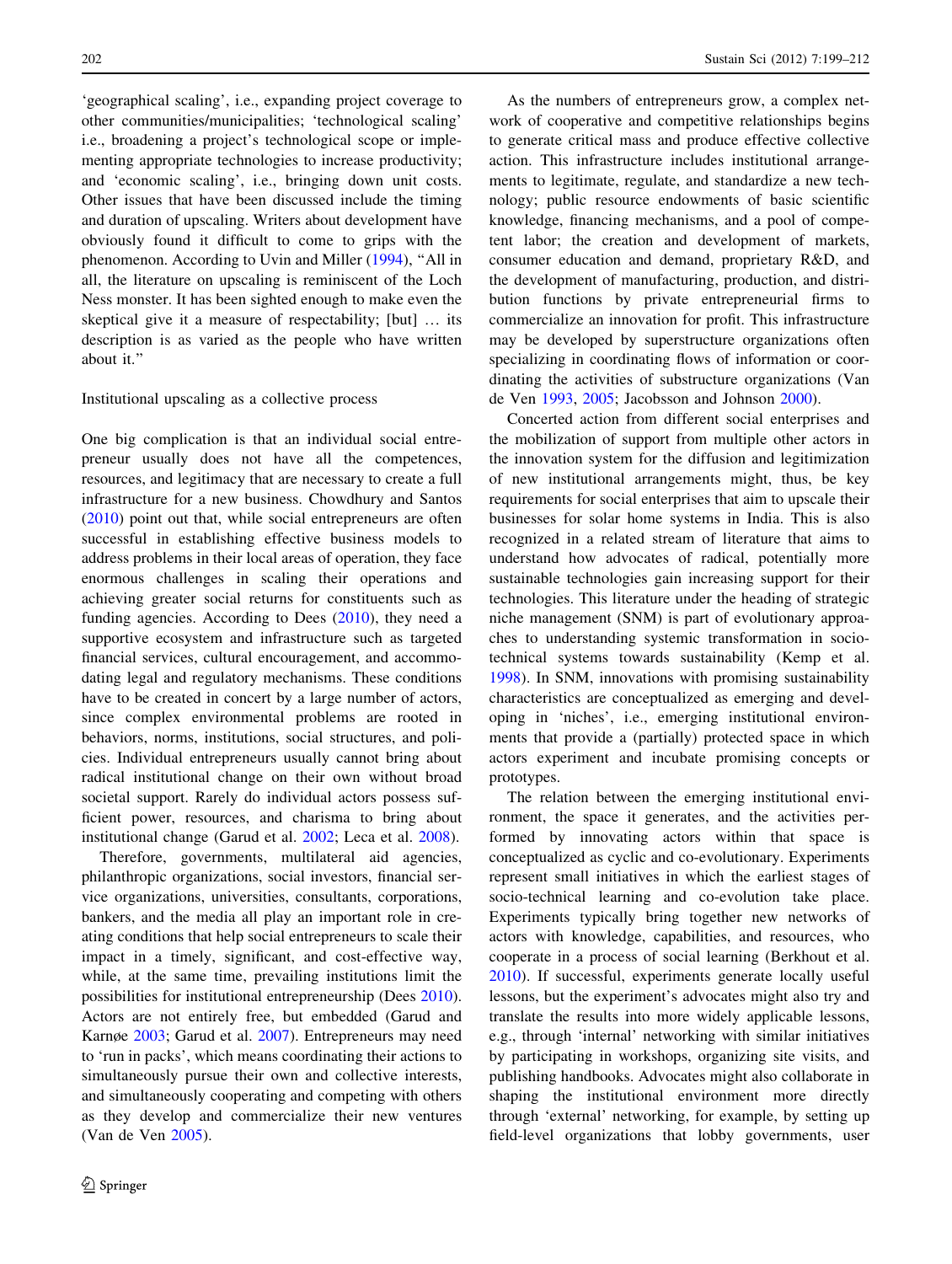<span id="page-4-0"></span>groups, science actors, or relevant business actors for beneficial institutional changes.

Socio-technical experiments can encompass a wide range of projects, pilot plants, and demonstration facilities initiated by firms, public research organizations and universities, community and grassroots organizations, and so on (Berkhout et al. [2010](#page-12-0)). In this literature, experiments are seen as playing a key role in the development of innovations that have the capacity to modify or even replace dominant 'socio-technical regimes'. Regimes constitute the extant social, institutional, and technological fabric of economic activity. Experiments may involve novel technological, actor, and market configurations, and are, therefore, likely to face considerable initial uncertainties, problems, misalignments, and high costs compared with conventional, incumbent regimes to which they offer more sustainable alternatives.

Previous research on the niche development of sustainable energy systems (primarily set in high-income countries) has concentrated on technological experiments and their role in regime change. Few studies have focused on entrepreneurial firms and their importance as prime movers. Entrepreneurs do have an important role in transition processes, since they are agents of creative destruction, with the potential to commercialize sustainable innovations and, consequently, foster the necessary institutional change that favors such innovations (Markard and Truffer [2008](#page-12-0)).

#### Analytical approach and data collection

On the basis of the literature reviewed above, we propose the following dimensions of upscaling for investigating the cases in this paper:

- 1. Quantitative: upscaling in terms of the number of beneficiaries (Uvin and Miller [1994](#page-13-0); Uvin [1995\)](#page-13-0).
- 2. Organizational: upscaling in terms of expanding the capacity of existing business, i.e., developing resources, building a knowledge base, employing more people, or developing management systems (Klein [2008](#page-12-0); Westall [2007\)](#page-13-0).
- 3. Geographical: upscaling in terms of regional expansion, i.e., serving more people in new regions and extending into new markets (Klein [2008;](#page-12-0) Karamchandani et al. [2009\)](#page-12-0).
- 4. Deep: upscaling in the sense of achieving greater impact in an existing location, e.g., through reaching increasingly poorer segments of the population (Rogers et al. [2006](#page-13-0); Smith and Stevens [2010\)](#page-13-0).
- 5. Functional: upscaling in terms of developing new products and services (Klein [2008](#page-12-0)).
- 6. Replication: upscaling in terms of the replication of a particular business model, by supporting and incubating new entrepreneurs (Westall [2007\)](#page-13-0).
- 7. Institutional: upscaling in terms of transforming existing institutions and creating new ones (Maguire et al. [2004;](#page-12-0) Mair and Marti [2009;](#page-12-0) Robben [1984](#page-13-0); Sud et al. [2008\)](#page-13-0).

In Table [1](#page-5-0), we define several empirical indicators for each of these dimensions of upscaling. These dimensions were used to analyze upscaling of the ventures studied in this paper, on the basis of their track record and progress achieved so  $far<sup>1</sup>$ 

In order to analyze upscaling of the Indian solar sustainability experiments on each of these seven dimensions, we distinguish 'high'  $(+++)$ , 'medium'  $(+)$ , and 'low' (?) upscaling performance in Table [2,](#page-5-0) based on an assessment of their achievements to date and retrospective analysis.

The data for the research were collected over a period of three months, from December 2009 to February 2010, in different locations in southern India. Primary data were collected through six interviews and were complemented with secondary data. Interviewees mostly included all company founders and other relevant individuals working for a significant amount of time in the organization. Informants were asked to explain how their organizations were founded, how they grew, how they were organizing their enterprises, and how they planned to upscale. Open questions were used to gather information about the startup process and how the upscaling process went so far. Generally, the initial portion of the interviews focused on the history of the enterprise, along with the challenges faced till today. The later part of the interview was focused on questions informed by Table [1](#page-5-0). Interviews generally lasted for around one and half hours to two hours, depending upon the availability of the interviewees. D.light Design could not be contacted for direct interview and most information exchange took place through email. Finally, site visits of the social enterprises added insights about how they were really functioning.

We obtained secondary information through the organizations' websites, presentations in seminars, financial reports, business plans, market analyses, and research documents prepared by the people working in the organizations. In addition, we relied on case studies prepared by other researchers on the organizations, accounts in the published literature, interviews of the entrepreneurs in newspapers and web articles, etc.

<sup>&</sup>lt;sup>1</sup> It should be noted here that these dimensions of upscaling are not mutually exclusive and some might pre-suppose others. For example, substantial quantitative upscaling might only be possible in tandem with organizational upscaling.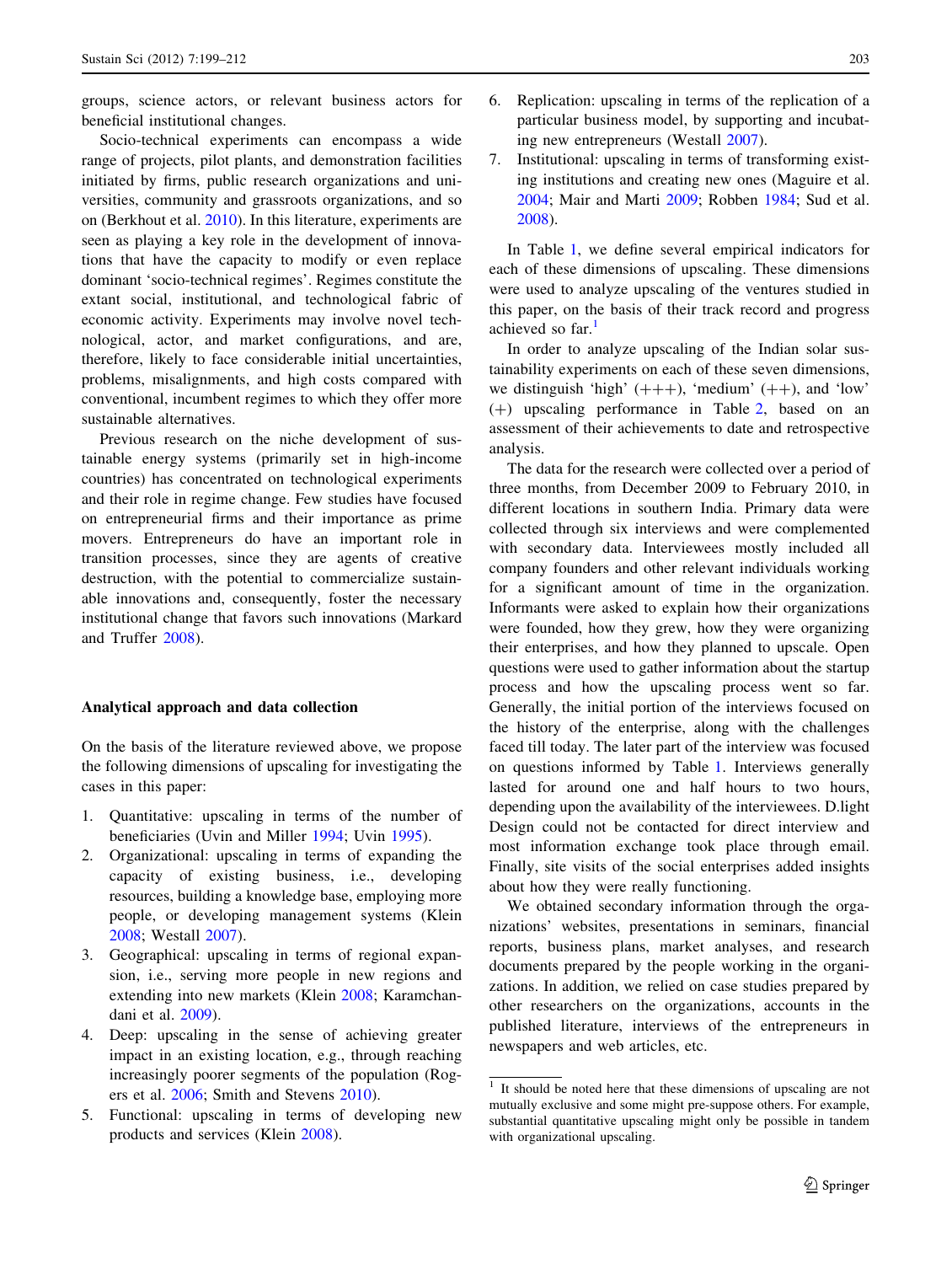<span id="page-5-0"></span>Table 1 Indicators for assessing the upscaling performance of sustainability experiments along different dimensions

| Dimensions of upscaling of<br>sustainability experiments                                                                                                                               | <b>Empirical indicators</b>                                                                                                                                                                                                                                                                                                                                                   |  |  |
|----------------------------------------------------------------------------------------------------------------------------------------------------------------------------------------|-------------------------------------------------------------------------------------------------------------------------------------------------------------------------------------------------------------------------------------------------------------------------------------------------------------------------------------------------------------------------------|--|--|
| Quantitative                                                                                                                                                                           | Number of beneficiaries/people                                                                                                                                                                                                                                                                                                                                                |  |  |
| Organizational                                                                                                                                                                         | Organizational growth, improvement in technical and managerial capacity, development of<br>infrastructure and resources, development of knowledge base and management systems, diversifying<br>funding sources and becoming financially self-sustainable, upgrading in the external value chain,<br>dissemination of knowledge and ideas, research and development activities |  |  |
| Geographical                                                                                                                                                                           | Expansion to new geographical locations (local communities, villages, municipalities, cities, states, and<br>countries)                                                                                                                                                                                                                                                       |  |  |
| Deep                                                                                                                                                                                   | Reaching extremely poor and vulnerable sections of the population, and/or greater impact in the same<br>location where the enterprise was started                                                                                                                                                                                                                             |  |  |
| Functional                                                                                                                                                                             | Increase in the number and type of project activities, new products, and services                                                                                                                                                                                                                                                                                             |  |  |
| Replication                                                                                                                                                                            | Creating, incubating, or supporting new entrepreneurs; creating new affiliates; developing new<br>branches; franchising                                                                                                                                                                                                                                                       |  |  |
| Institutional<br>Modification in public policy and regulations at national and international levels, transformation of<br>existing institutions (regulative, normative, and cognitive) |                                                                                                                                                                                                                                                                                                                                                                               |  |  |

Table 2 Description of different categories for assessing the upscaling performance of sustainability experiments

| Dimensions of<br>upscaling | High upscaling performance $(++)$                                                                                                                                                                                                                                                                                                                                                                  | Medium upscaling performance $(++)$                                                                                                                                                                                                                                                                                                                                     | Low upscaling performance $(+)$                                                                                                                                                                                                                                                                                                                         |  |
|----------------------------|----------------------------------------------------------------------------------------------------------------------------------------------------------------------------------------------------------------------------------------------------------------------------------------------------------------------------------------------------------------------------------------------------|-------------------------------------------------------------------------------------------------------------------------------------------------------------------------------------------------------------------------------------------------------------------------------------------------------------------------------------------------------------------------|---------------------------------------------------------------------------------------------------------------------------------------------------------------------------------------------------------------------------------------------------------------------------------------------------------------------------------------------------------|--|
| 1. Quantitative            | Reaching millions of beneficiaries                                                                                                                                                                                                                                                                                                                                                                 | Reaching hundreds of thousands of<br>beneficiaries                                                                                                                                                                                                                                                                                                                      | Reaching thousands of beneficiaries                                                                                                                                                                                                                                                                                                                     |  |
| 2. Organizational          | Employing more than two hundred<br>people, having multiple offices,<br>manufacturing and assembly<br>facilities, and work places, a large<br>number of funding sources and<br>investors, presence in multiple stages<br>of external value chain, presence of<br>specialized R&D centers and<br>innovation departments for<br>innovative activities, knowledge<br>dissemination activities in media | Employing more than one hundred<br>people, a few offices, manufacturing<br>and assembly facilities, and work<br>places, four to five investors and<br>funding sources, presence in one or<br>two stages of the external value chain,<br>R&D activities but no specialized<br>departments for such activities,<br>limited knowledge dissemination<br>activities in media | Employing less than one hundred<br>people, confined to one central office<br>and manufacturing and assembly<br>facility, dependent on one or two<br>main investors and funding sources,<br>presence limited to one stage of the<br>external value chain, very limited<br>research and development and<br>knowledge dissemination activities in<br>media |  |
| 3. Geographical            | Presence in more than ten countries<br>apart from the home country, around<br>40-50 % coverage in states/regions in<br>the home country, depending upon<br>the geography of the home country                                                                                                                                                                                                       | Presence in around five to ten countries,<br>around 20-30 % coverage in states/<br>regions in the home country,<br>depending upon the geography of the<br>home country                                                                                                                                                                                                  | Presence limited to the home country,<br>around $10-20$ % states/regions in the<br>home country, depending upon the<br>geography of the home country                                                                                                                                                                                                    |  |
| 4. Deep                    | Reaching people at the extreme bottom                                                                                                                                                                                                                                                                                                                                                              | Reaching people close to the bottom of                                                                                                                                                                                                                                                                                                                                  | Reaching people above the top of the                                                                                                                                                                                                                                                                                                                    |  |
|                            | of the pyramid (earning less than 1                                                                                                                                                                                                                                                                                                                                                                | the pyramid (earning between USD 2                                                                                                                                                                                                                                                                                                                                      | bottom of the pyramid (earning more                                                                                                                                                                                                                                                                                                                     |  |
|                            | USD per day, PPP); significant                                                                                                                                                                                                                                                                                                                                                                     | and 5 per day, PPP); presence (around                                                                                                                                                                                                                                                                                                                                   | than 5 USD per day, PPP); presence                                                                                                                                                                                                                                                                                                                      |  |
|                            | presence (around 70–80 $%$ ) in                                                                                                                                                                                                                                                                                                                                                                    | 40-50 %) in villages, local                                                                                                                                                                                                                                                                                                                                             | (around $10-20$ %) in villages, local                                                                                                                                                                                                                                                                                                                   |  |
|                            | villages, local communities, and                                                                                                                                                                                                                                                                                                                                                                   | communities, and districts in the                                                                                                                                                                                                                                                                                                                                       | communities, and districts in the                                                                                                                                                                                                                                                                                                                       |  |
|                            | districts in the location from where                                                                                                                                                                                                                                                                                                                                                               | location from where the enterprise                                                                                                                                                                                                                                                                                                                                      | location from where the enterprise                                                                                                                                                                                                                                                                                                                      |  |
|                            | the enterprise operates                                                                                                                                                                                                                                                                                                                                                                            | operates                                                                                                                                                                                                                                                                                                                                                                | operates                                                                                                                                                                                                                                                                                                                                                |  |
| 5. Functional              | More than ten mainstream products and                                                                                                                                                                                                                                                                                                                                                              | Around ten mainstream products and                                                                                                                                                                                                                                                                                                                                      | Around four to five mainstream                                                                                                                                                                                                                                                                                                                          |  |
|                            | services, significant number of                                                                                                                                                                                                                                                                                                                                                                    | services, limited activities and                                                                                                                                                                                                                                                                                                                                        | products and services, very limited                                                                                                                                                                                                                                                                                                                     |  |
|                            | activities and schemes for customers                                                                                                                                                                                                                                                                                                                                                               | schemes for customers                                                                                                                                                                                                                                                                                                                                                   | activities and schemes for customers                                                                                                                                                                                                                                                                                                                    |  |
| 6. Replication             | Creating, incubating, and supporting                                                                                                                                                                                                                                                                                                                                                               | Creating, incubating, and supporting                                                                                                                                                                                                                                                                                                                                    | Creating, incubating, and supporting                                                                                                                                                                                                                                                                                                                    |  |
|                            | hundreds of new entrepreneurs,                                                                                                                                                                                                                                                                                                                                                                     | less than hundred of new                                                                                                                                                                                                                                                                                                                                                | less than fifty new entrepreneurs, less                                                                                                                                                                                                                                                                                                                 |  |
|                            | around hundred branch organizations                                                                                                                                                                                                                                                                                                                                                                | entrepreneurs, less than one hundred                                                                                                                                                                                                                                                                                                                                    | than fifty branch organizations or                                                                                                                                                                                                                                                                                                                      |  |
|                            | or affiliates                                                                                                                                                                                                                                                                                                                                                                                      | branch organizations or affiliates                                                                                                                                                                                                                                                                                                                                      | affiliates                                                                                                                                                                                                                                                                                                                                              |  |
| 7. Institutional           | Bringing powerful social change by                                                                                                                                                                                                                                                                                                                                                                 | Modifying certain institutions through                                                                                                                                                                                                                                                                                                                                  | No significant efforts in modifying or                                                                                                                                                                                                                                                                                                                  |  |
|                            | destabilizing existing institutions and                                                                                                                                                                                                                                                                                                                                                            | persuasion, lobbying, and collective                                                                                                                                                                                                                                                                                                                                    | destabilizing existing institutions, no                                                                                                                                                                                                                                                                                                                 |  |
|                            | creating new institutions                                                                                                                                                                                                                                                                                                                                                                          | activities                                                                                                                                                                                                                                                                                                                                                              | significant activities in lobbying                                                                                                                                                                                                                                                                                                                      |  |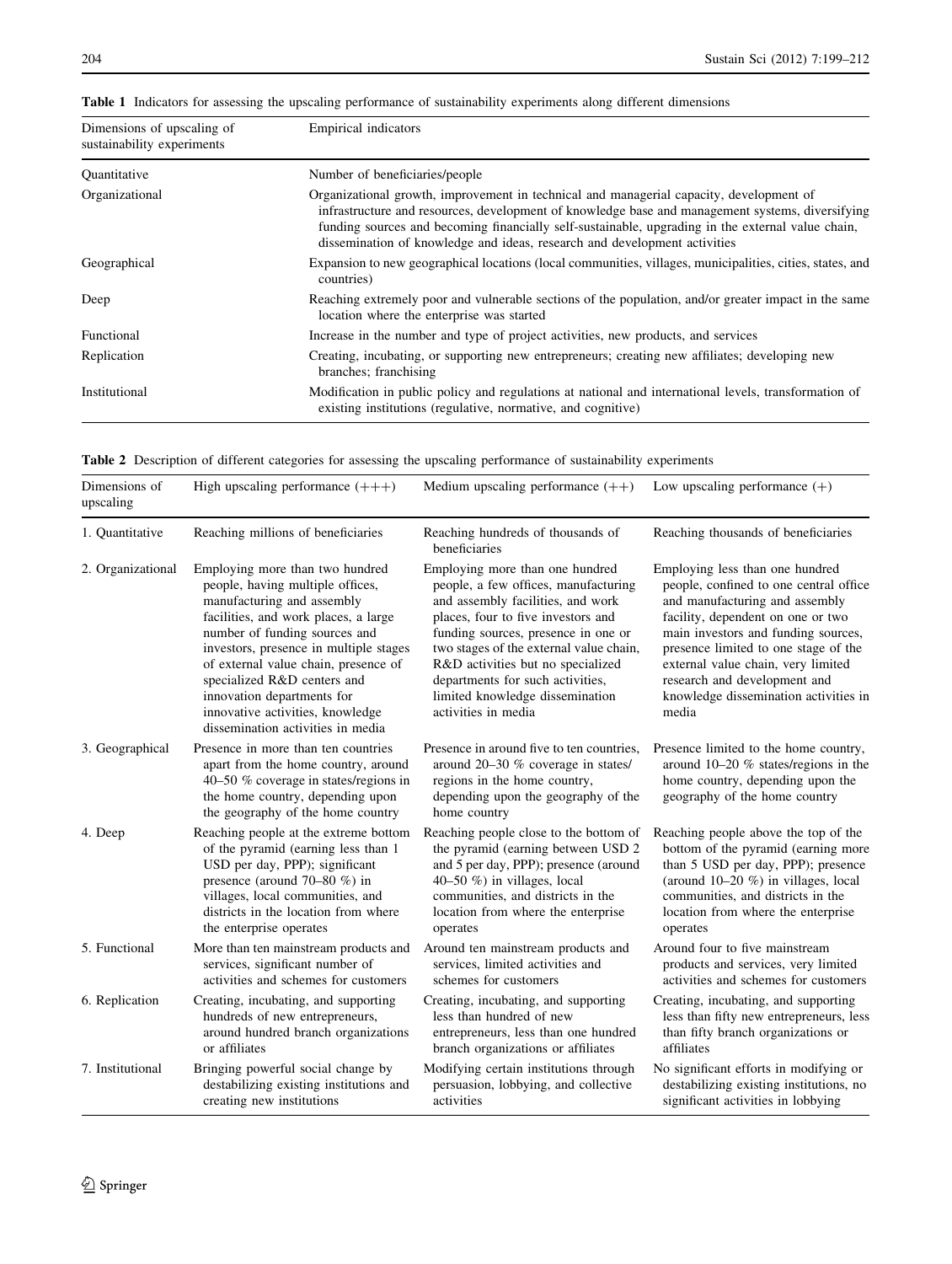#### <span id="page-6-0"></span>**Results**

In this section, the case study results are presented. The details of the cases are presented in Table [3.](#page-7-0)

Our assessment of the upscaling of the five enterprises is summarized in Table [4,](#page-9-0) based on an analysis of their past performance and ongoing progress. We will elaborate on these upscaling dimensions below.

## Quantitative upscaling

With respect to quantitative upscaling, SELCO has provided sustainable energy products and services to more than 100000 households and is in the process of reaching 200000 households soon. SELCO has also supported 110000 rural homes, 2000 institutions, and 10000 small business cottage industries. It has installed over 125000 solar home lighting systems since 1995 (Ashoka and Hystra [2009;](#page-11-0) SELCO India [2005,](#page-13-0) [2007,](#page-13-0) [2011](#page-13-0); AYLLU & the CSTS [2011](#page-11-0)). AuroRE has been successful in delivering affordable, reliable renewable energy products and services to more than 80000 Indians. AuroRE's projects include installing 1025 solar water pump sets to farmers in 11 Indian states, such as Punjab, providing solar lanterns to street hawkers in Chennai, and coordinating a rural electrification project in Ladakh using 8700 solar home kits and 6000 lanterns (AuroRE India [2004;](#page-11-0) AuroRE [2009](#page-11-0)). THRIVE's long-term mission is to disseminate 100 million lights all over the world. Till now, it has benefitted approximately 160000 people, and most of those are poor and tribal people (Ramani [2010;](#page-13-0) THRIVE [2010](#page-13-0)). Noble Energy Solar Technologies Ltd. (NEST) had sold around 78800 solar lanterns till 2008, a gradual increase from 12100 back in 2002. The number of lanterns sold currently is around 90000, of which 80 % are sold in India and the rest are exported. NEST is targeting 1 million solar lanterns in 5–6 years under its unique programs such as Solar Seeding to contribute towards NEST's mission of a kerosene-free world (NEST [2005](#page-12-0), [2009](#page-12-0); Uppal and Mahendra [2009\)](#page-13-0). D.light Design had sold 1 million solar lanterns in over 30 countries by the end of February 2010. D.light is targeting 50 million people by 2015 and 100 million people by 2020 (D.light [2010](#page-12-0), [2011](#page-12-0)).

## Organizational upscaling

As far as organizational upscaling is concerned, SELCO has had a successful growth over the last 14 years, with a turnover of around USD 1.75 million in FY 2009 and an estimated turnover of USD 3 million in FY 2010. The company made a loss of INR 7.5 million in 2008–2009, but returned to profit in the financial year 2009–2010, earning INR 3.8 million on a revenue of INR 150 million (Ashoka

and Hystra [2009;](#page-11-0) Mukherji [2011;](#page-12-0) Pullenkav [2010](#page-12-0)). SELCO has around 170 employees (four regional sales managers, eight senior managers, 21 branch managers, 32 sales executives, 40 customer support executives, and 18 office administrators, in addition to members of the projects, finance and innovation departments, including senior management). SELCO's expansion plans include the achievement of an annual turnover of USD 6 million (SELCO [2009;](#page-13-0) AYLLU & the CSTS [2011](#page-11-0)). AuroRE has quite different plans for organizational upscaling. It is focusing on becoming a knowledge service provider for energy services with core expertise in service provision, consultancy in renewable energy technologies, program and project management, and energy-efficient architecture through workshops, demonstrations, and site visits. Through its experience in renewable energy technologies, AuroRE is also offering its services to European companies looking to certify and carry out field inspections on renewable energy projects and carbon emission reduction projects and programs for their Indian clients (Lamba [2009](#page-12-0); Shekhar [2009\)](#page-13-0). THRIVE has generated revenues of around USD 2 million till now. THRIVE is developing a renewable energy center outside Hyderabad for training and demonstration projects in renewable energy. It has plans to start new programs for rural water treatment, rural electrification, rural banks, and rural village outlets. THRIVE also has plans to enter into the solar power generation business in line with the National Solar Mission of the Government of India. In addition, THRIVE is helping many corporate organizations to implement corporate social responsibility (CSR) programs in relation to LED lighting (Ramani [2010;](#page-13-0) THRIVE [2011](#page-13-0)). NEST is planning to expand its production, warehousing, and marketing and sales capabilities through an investment of around INR 60 million. It expects revenues of around INR 543 million by 2014–2015 and is targeting an EBIDTA (earnings before interests, taxes, depreciation, and amortization) of around 25 % from the fifth year onwards, i.e., from 2015. Mr. Barki is also planning the manufacturing of solar panels in China to reduce costs (Barki and Barki [2010](#page-12-0); Uppal and Mahendra [2009;](#page-13-0) NEST [2009](#page-12-0)). D.light Design, on the other hand, is focused on becoming a truly global company. D.light Design has grown to over 70 employees in three years and has offices in the USA, India, Tanzania, China, and Hong Kong. In 2010, D.light Design centralized its product design and international sales in Hong Kong, with plans to move additional corporate functions (D.light [2010](#page-12-0), [2011](#page-12-0)).

## Geographical upscaling

With regard to geographical upscaling, there are unique patterns that are dependent on the chosen business model.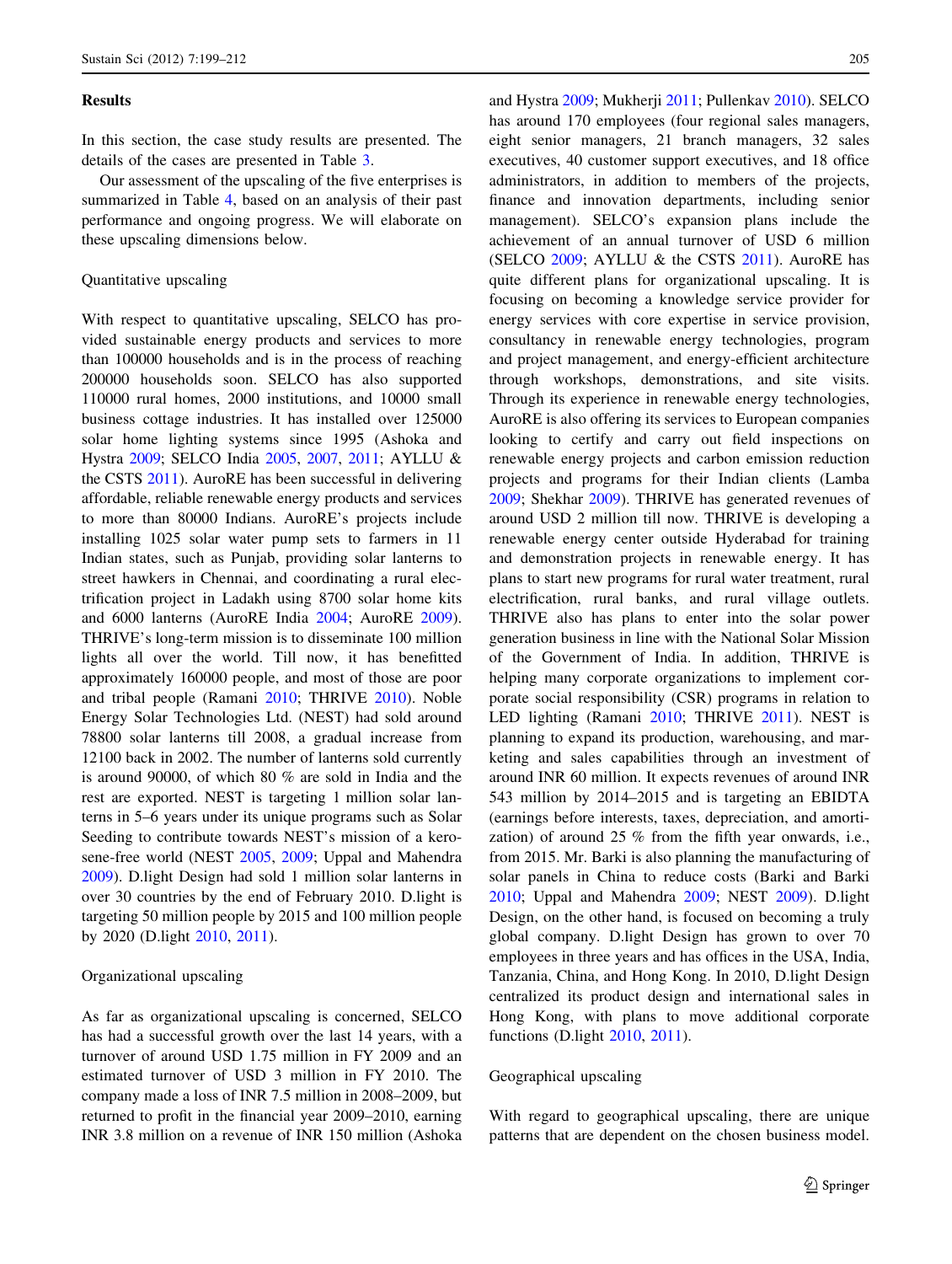# <span id="page-7-0"></span>Table 3 Details of the case studies

| Case                    | <b>SELCO</b>                                                                                                                                                                                                      | AuroRE                                                                                                                                                                                                                    | <b>THRIVE</b>                                                                                                                                                                                                                                                                                                                      | <b>NEST Solar</b>                                                                                                                                                                                                                                                                                                                                                        | D.light Design                                                                                                                                                                                                                                                            |
|-------------------------|-------------------------------------------------------------------------------------------------------------------------------------------------------------------------------------------------------------------|---------------------------------------------------------------------------------------------------------------------------------------------------------------------------------------------------------------------------|------------------------------------------------------------------------------------------------------------------------------------------------------------------------------------------------------------------------------------------------------------------------------------------------------------------------------------|--------------------------------------------------------------------------------------------------------------------------------------------------------------------------------------------------------------------------------------------------------------------------------------------------------------------------------------------------------------------------|---------------------------------------------------------------------------------------------------------------------------------------------------------------------------------------------------------------------------------------------------------------------------|
| Founders                | Dr. Harish Hande and<br>Neville William                                                                                                                                                                           | Hemant Lamba                                                                                                                                                                                                              | Dr. Ranganayakulu<br>Bodavala                                                                                                                                                                                                                                                                                                      | D.T. Barki                                                                                                                                                                                                                                                                                                                                                               | Sam Goldman and<br>Ned Tozun                                                                                                                                                                                                                                              |
| Founding year           | 1995                                                                                                                                                                                                              | 1998                                                                                                                                                                                                                      | 2001                                                                                                                                                                                                                                                                                                                               | 1998                                                                                                                                                                                                                                                                                                                                                                     | 2007                                                                                                                                                                                                                                                                      |
| Location                | Bangalore                                                                                                                                                                                                         | Auroville, Puducherry                                                                                                                                                                                                     | Hyderabad                                                                                                                                                                                                                                                                                                                          | Hyderabad                                                                                                                                                                                                                                                                                                                                                                | New Delhi                                                                                                                                                                                                                                                                 |
| Vision                  | "Empowering the lives"<br>of underserved<br>populations by<br>creating linkages<br>between income<br>generation and<br>sustainable energy<br>services"                                                            | "Establishing a<br>platform for<br>renewable energy by<br>integrating service<br>providers, users,<br>manufacturers,<br>financers and policy<br>makers"                                                                   | "Provide clean and<br>reliable lighting<br>solutions to billions<br>of people around the<br>world, improving the<br>living conditions of<br>people"                                                                                                                                                                                | "Eliminating light<br>poverty from the<br>world by providing<br>innovative lighting<br>solutions to the<br>poor"                                                                                                                                                                                                                                                         | "Enable households<br>without reliable<br>electricity to attain<br>the same quality of<br>life as those with<br>electricity and<br>replacing kerosene<br>with clean, safe and<br>bright solar light"                                                                      |
| Type of<br>organization | For-profit social<br>enterprise                                                                                                                                                                                   | Non-profit<br>organization,<br>community-based<br>organization                                                                                                                                                            | NGO with separate<br>commercial<br>enterprise                                                                                                                                                                                                                                                                                      | For-profit enterprise                                                                                                                                                                                                                                                                                                                                                    | Commercial social<br>for-profit enterprise                                                                                                                                                                                                                                |
| Profitability           | Almost break-even<br>stage, i.e., neither<br>profit nor loss;<br>outstanding loans;<br>faced heavy financial<br>losses in $2005-2006$                                                                             | Break-even stage;<br>minimum profits<br>earned through<br>external projects                                                                                                                                               | Break-even stage with<br>the commercial<br>venture Thrive<br><b>Energy Technologies</b><br>financing the NGO<br><b>THRIVE</b>                                                                                                                                                                                                      | Break-even stage after<br>suffering heavy<br>financial losses in<br>2003                                                                                                                                                                                                                                                                                                 | Break-even stage<br>expected to be<br>reached in some<br>years                                                                                                                                                                                                            |
| Core innovation         | Customized energy<br>solutions based on<br>user needs,<br>installation, and<br>aftersales services.<br>Incubation lab for<br>formulating new<br>ideas in providing<br>renewable energy<br>solutions               | <b>Energy Service</b><br>Provider (ESCO)<br>acting as a system<br>integrator and<br>installer providing<br>high-quality<br>renewable energy<br>systems, research,<br>and development of<br>various energy<br>technologies | Research and<br>development<br>activities on LED<br>technology                                                                                                                                                                                                                                                                     | Design, development<br>of new and<br>innovative solar<br>energy products;<br>manufacturing and<br>assembly facilities<br>for polycrystalline<br>PV technology                                                                                                                                                                                                            | Product design<br>capabilities with<br>competencies in<br>R&D and high-<br>volume<br>manufacturing                                                                                                                                                                        |
| Organizational<br>setup | Headed by Dr. Harish<br>Hande and several<br>people in senior<br>management; around<br>170 employees;<br>network of energy<br>service centers,<br>regional branch<br>offices, and<br>headquarters in<br>Bangalore | Headed by Hemant<br>Lamba, Kavit Kumar<br>looks at financial<br>administration<br>matters, and Hemant<br>Shekhar works at<br>various research<br>projects. Several<br>voluntary employees                                 | Headed by Dr.<br>Ranganayakulu<br>Bodavala, along with<br>Mr. Sreekamal<br>Bandopadhyaya as<br>the project manager<br>and Mr. Satish<br>Somepalli as the<br>director of finance.<br>94 employees in<br>manufacturing and<br>production and 142<br>employees in field<br>operations; strong<br>team of engineers<br>and technicians | Headed by Mr. D.T.<br>Barki, with Bharat<br>Barki as the director<br>of NEST; Jagan<br>Mohan Rao, K.<br>Vasudeva, J.V.<br>Ramana, Manohar<br>Reddy as important<br>stakeholders; around<br>45 employees;<br>currently around 15<br>direct employees<br>work at the head<br>office and workshop<br>in Hyderabad and 7<br>people working in<br>the factory at<br>Bangalore | Headed by Don Tice,<br>with around 70<br>employees in four<br>offices across the<br>world in New Delhi,<br>Tanzania, Shenzhen<br>and Hong Kong,<br>Cayman Islands,<br>USA; 25 people<br>working in India, 15<br>in China, 11 in<br>Tanzania, 2 part-<br>time staff in USA |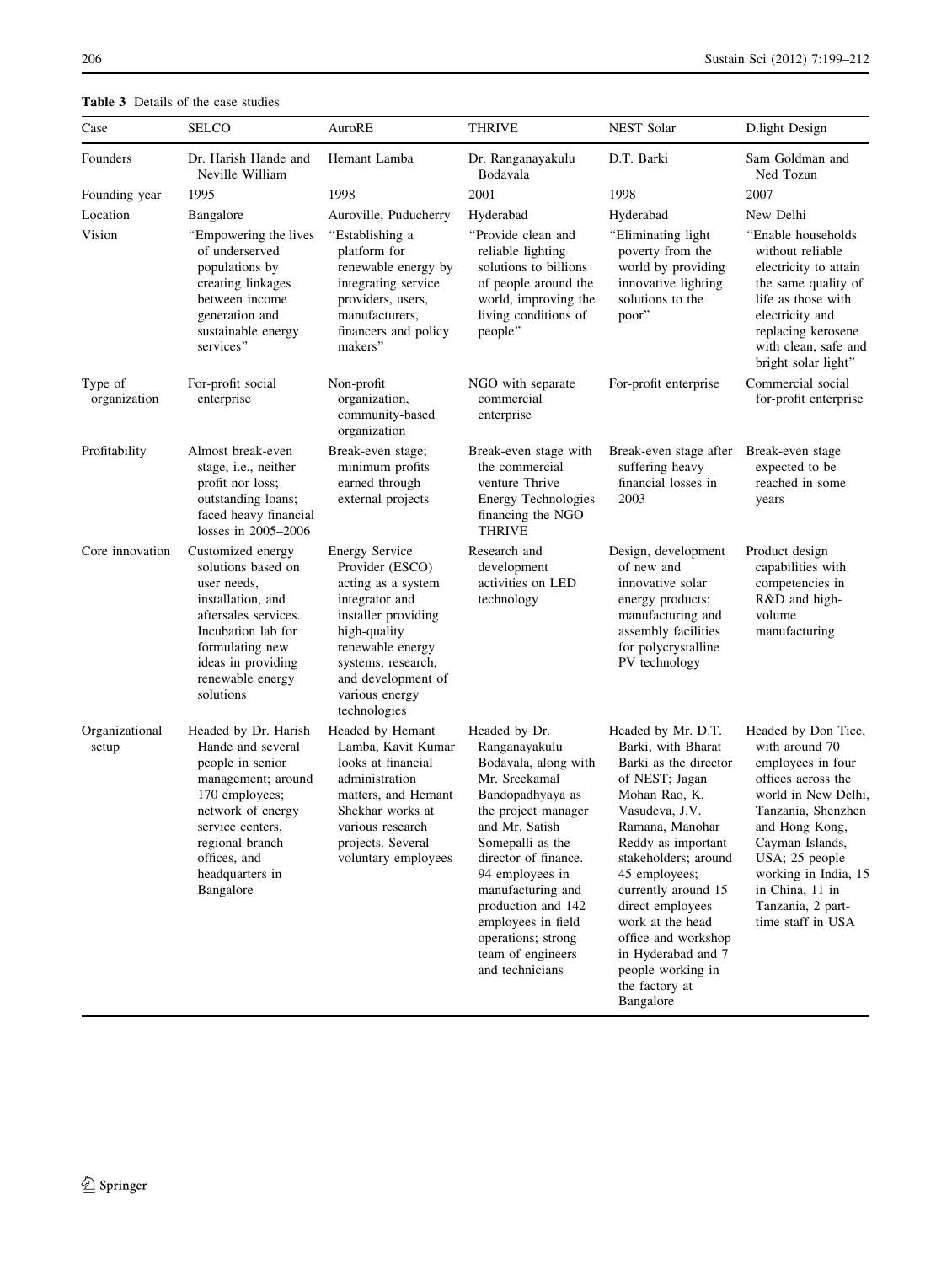#### Table 3 continued

| Case                                                                                                                            | <b>SELCO</b>                                                                                                                                                                                                                                                                                                                                                                                                                                                                                                                                                                                                                                                                                                                                                                                                                                    | AuroRE                                                                                                                                                                                                                                                                                                                                                                                                                                  | <b>THRIVE</b>                                                                                                                                                                                                                                                                                                                                                                                                                                                                                                                                                                                                                                                                                                                                       | <b>NEST Solar</b>                                                                                                                                                                                                                                                                                                                                                                                                                                                                                                                                                                                                                                                                                                                                                                                                                                                        | D.light Design                                                                                                                                                                                                                                                                                                                                                                                                                                                                                                                                                                                                              |
|---------------------------------------------------------------------------------------------------------------------------------|-------------------------------------------------------------------------------------------------------------------------------------------------------------------------------------------------------------------------------------------------------------------------------------------------------------------------------------------------------------------------------------------------------------------------------------------------------------------------------------------------------------------------------------------------------------------------------------------------------------------------------------------------------------------------------------------------------------------------------------------------------------------------------------------------------------------------------------------------|-----------------------------------------------------------------------------------------------------------------------------------------------------------------------------------------------------------------------------------------------------------------------------------------------------------------------------------------------------------------------------------------------------------------------------------------|-----------------------------------------------------------------------------------------------------------------------------------------------------------------------------------------------------------------------------------------------------------------------------------------------------------------------------------------------------------------------------------------------------------------------------------------------------------------------------------------------------------------------------------------------------------------------------------------------------------------------------------------------------------------------------------------------------------------------------------------------------|--------------------------------------------------------------------------------------------------------------------------------------------------------------------------------------------------------------------------------------------------------------------------------------------------------------------------------------------------------------------------------------------------------------------------------------------------------------------------------------------------------------------------------------------------------------------------------------------------------------------------------------------------------------------------------------------------------------------------------------------------------------------------------------------------------------------------------------------------------------------------|-----------------------------------------------------------------------------------------------------------------------------------------------------------------------------------------------------------------------------------------------------------------------------------------------------------------------------------------------------------------------------------------------------------------------------------------------------------------------------------------------------------------------------------------------------------------------------------------------------------------------------|
| Business model<br>(product and<br>services,<br>customer<br>interface,<br>infrastructure<br>management,<br>financial<br>aspects) | Local assembly<br>operations which<br>source different<br>components from<br>wholesalers and<br>distributors such as<br>TATA BP Solar,<br>located in Bangalore,<br>depending upon the<br>price of components<br>Network of regional<br>branch offices and<br>energy service<br>centers which have<br>teams of technicians,<br>managers, and<br>salesmen and<br>actively engaged in<br>selling, installing,<br>and servicing energy-<br>related products and<br>services<br>Customized packages<br>developed for<br>consumer financing<br>with linkages with<br>various financial<br>institutions,<br>including<br>commercial banks,<br>regional rural banks,<br>rural farmer<br>cooperatives, and<br>microfinance<br>institutions<br>Investment from social<br>investors,<br>development<br>organizations, and<br>funding from CDM<br>mechanism | <b>Energy Service</b><br>Provider (ESCO)<br>acting as a system<br>integrator and<br>installer; acting as a<br>maintenance and<br>service company<br>offering maintenance<br>services to end users<br>No external financing<br>due to regulations of<br>the Auroville<br>community; PV solar<br>business of Auroville<br>runs on a commercial<br>basis by earning<br>revenue from<br>projects; runs on a<br>non-profit non-loss<br>basis | Importation of<br>microchips from the<br>USA, batteries from<br>China, LED lights<br>from Japan, and local<br>assembly operations<br>in Hyderabad for the<br>development of solar<br>lanterns; network of<br>energy kiosks for<br>reaching rural people<br>Partnerships with<br>various NGOs.<br>organizations like the<br>United Nations,<br>World Bank;<br>customized financing<br>mechanisms for<br>customers through<br>partnerships with<br>microfinance<br>institutions, women's<br>groups, rural banks,<br>and international<br>financial institutions<br>Investment in the form<br>of grants from the<br>World Bank and<br>other international<br>agencies; revenue<br>from carbon credits<br>through the<br><b>UNFCCC CDM</b><br>mechanism | Design and<br>development of new<br>and innovative solar<br>energy products;<br>manufacturing and<br>assembly facilities<br>for polycrystalline<br>PV modules in<br>Bangalore, design of<br>electronic<br>controllers in<br>Hyderabad,<br>outsourcing of other<br>components to local<br>manufacturers in<br>Hyderabad<br>Reaching customers<br>through a network of<br>dealers and<br>subdealers who are<br>independent<br>businessmen;<br>distribution through<br>NGOs, CSR<br>programs, and<br>global organizations<br>such as GTZ<br>Customized financial<br>mechanisms through<br>a network of dealers<br>on credit and daily<br>rental schemes for<br>the poorest<br>customers<br>Private investors and<br>banks, other<br>businesses such as<br>silica mining and<br>revenues from<br>supplying high-<br>purity quartz to<br>polysilicon and<br>silicon companies | Sales and marketing<br>and R&D division in<br>New Delhi, East<br>Africa's sales office<br>in Dar es Salaam,<br>Tanzania, product<br>design and<br>international sales<br>and marketing<br>division in Hong<br>Kong:<br>manufacturing and<br>production in<br>Shenzhen, China<br>Commercial dealers<br>and distributors and<br>the open market for<br>product sales;<br>partnerships with<br>NGOs and<br>microfinance<br>institutions<br>Investment from<br>venture capital,<br>social investors,<br>grant from<br>foundations,<br><b>UNFCCC CDM</b><br>mechanism; United<br>States Securities and<br>Exchange<br>Commission |
| Threat to<br>business model                                                                                                     | High variability in the<br>price of components,<br>i.e., cost of the<br>installed PV<br>modules, batteries,<br>and converters for<br>solar home systems;<br>false promises by the<br>government for grid<br>electricity to poor<br>people; need for<br>local technicians                                                                                                                                                                                                                                                                                                                                                                                                                                                                                                                                                                        | Lack of finances and<br>workforce; high<br>subsidies for<br>conventional fuels                                                                                                                                                                                                                                                                                                                                                          | Lack of research and<br>development and<br>large-scale<br>manufacturing of<br>LED technology in<br>India; rapid<br>fluctuations in LED<br>prices; intellectual<br>property issues                                                                                                                                                                                                                                                                                                                                                                                                                                                                                                                                                                   | High distribution<br>costs; presence in<br>multiple parts of the<br>PV value chain<br>makes it difficult to<br>balance<br>manufacturing,<br>sales, marketing,<br>and distribution                                                                                                                                                                                                                                                                                                                                                                                                                                                                                                                                                                                                                                                                                        | High import costs for<br>solar energy<br>components; high<br>storage and<br>distribution costs;<br>gaining good<br>product distribution<br>capabilities in rural<br>areas; intellectual<br>property issues due<br>to cheap substitutes<br>on the market                                                                                                                                                                                                                                                                                                                                                                     |

SELCO is focusing on expanding geographically in five Indian states neighboring Karnataka, including Maharashtra, Tamil Nadu, Kerala, and Andhra Pradesh. By the end of financial year 2010–2011, it is expected that SELCO would be present in 16 districts of Karnataka, 3 districts of Kerala, 4 districts of Gujarat, and 3 districts in states like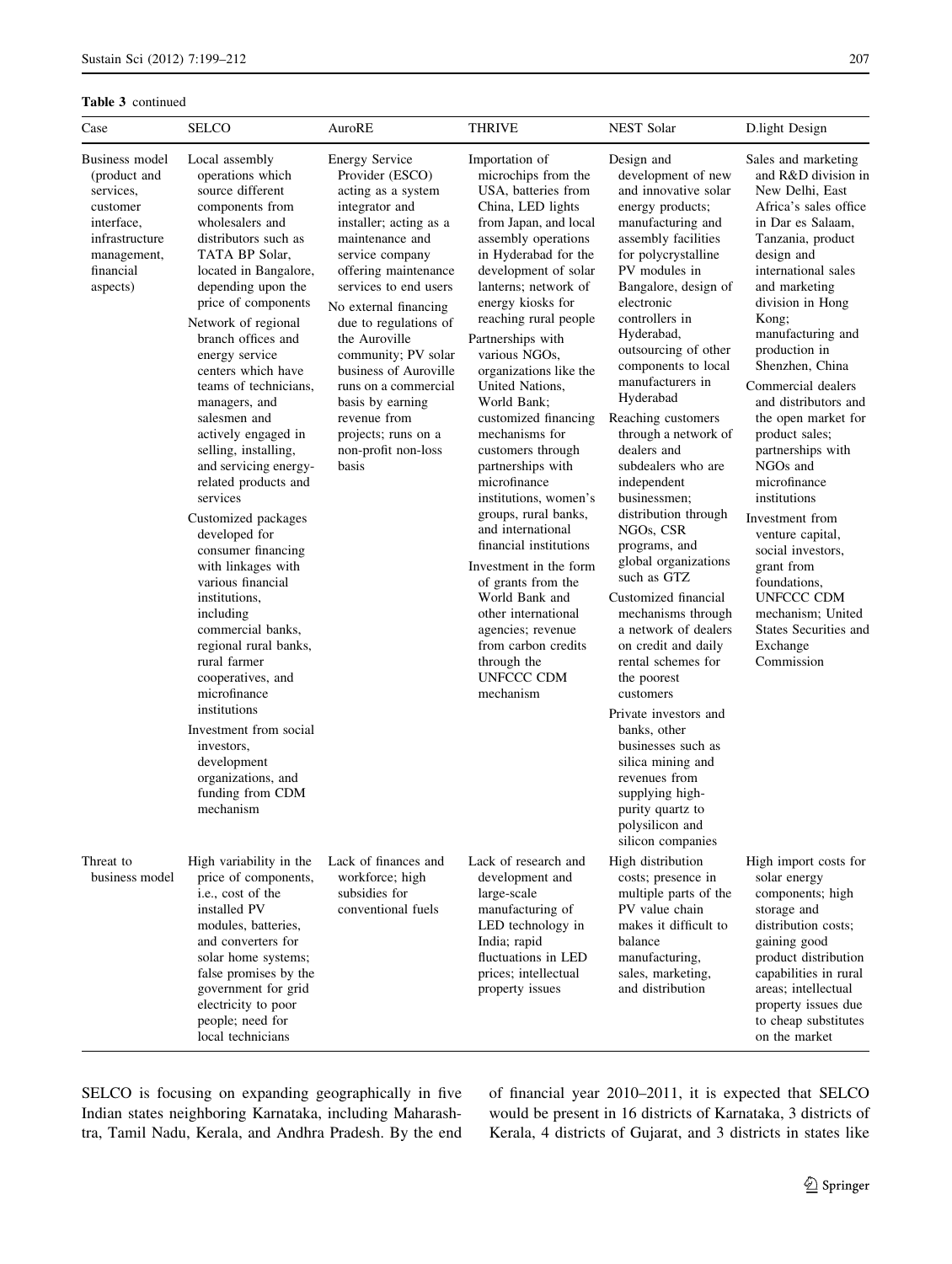| Dimensions of upscaling | <b>SELCO</b> | AuroRE  | <b>THRIVE</b> | <b>NEST</b> | D.light Design |
|-------------------------|--------------|---------|---------------|-------------|----------------|
| Quantitative            | $++$         | $^{++}$ | $++$          | $++$        | $+++$          |
| Organizational          | $+++$        | $^{+}$  | $++$          | $++$        | $++$           |
| Geographical            | $^{+}$       | $++$    | $+++$         | $+++$       | $+++$          |
| Deep                    | $++$         | $++$    | $++$          | $++$        | $++$           |
| Functional              | $+++$        | $++$    | $+++$         | $+++$       | $++$           |
| Replication             | $+++$        | $++$    | $+++$         | $++$        | $++$           |
| Institutional           | $++$         | $^{+}$  | $^{+}$        | $^{+}$      | $^{+}$         |

<span id="page-9-0"></span>Table 4 Upscaling performance in different dimensions for different case studies

Maharashtra and Andhra Pradesh (SELCO [2009](#page-13-0), [2010](#page-13-0)). However, SELCO has found it difficult to expand geographically across different Indian states due to the lack of spillover learning across different states and the lack of financial institutions with whom SELCO can partner with. At the same time, SELCO does not want to use the franchise system to sell its products and services, as the reputation of its brand depends on services and it is more difficult to guarantee the same quality of service from franchises. Hence, SELCO has decided to only move into a new region if there are good contacts there both for the dissemination of information and for providing good services (Mukherji [2011](#page-12-0); SELCO [2009;](#page-13-0) SELCO India [2011](#page-13-0)). AuroRE has been successful in delivering affordable, reliable renewable energy products and services across 12 Indian states, such as Andaman and Nicobar Islands, Tamil Nadu, Pondicherry, Karnataka, Kerala, Orissa, Jammu and Kashmir, and Gujarat (AuroRE [2004](#page-11-0)). THRIVE, NEST, and D.light Design are the most internationally oriented of the five cases. THRIVE has established an international geographical reach due to the support from various groups and organizations around the world. At present, THRIVE is strongly established in Indian states like Orissa, Andhra Pradesh, Jharkhand, Bihar, Maharashtra, and Manipur, and countries such as Afghanistan, Cambodia, Bangladesh, Ethiopia, and Kenya (Ramani [2010;](#page-13-0) THRIVE [2011](#page-13-0)). NEST also has a wide geographical presence in India, with a network of 70 dealers in different states in India. Globally, NEST has expanded its operations to countries such as the UK, Sudan, Sri Lanka, Japan, Australia, Malaysia, Kenya, Nigeria, Malawi, Tanzania, Fiji, Belize, Bolivia, El Salvador, and Puerto Rico. Now, NEST has plans to reach other countries such as Nigeria, Somalia, Central America, Pakistan, Australia, and China (Barki and Barki [2010](#page-12-0); Barnhill et al. [2011;](#page-12-0) NEST [2009](#page-12-0)). D.light Design has also developed a strong distribution in around 32 countries and has built additional distribution outlets in places such as South East Asia, Latin America, Pacific Islands, and West Africa. D.light Design is planning to expand further in India, Bangladesh, and East Africa, with the goal of selling millions of lighting products (D.light [2010,](#page-12-0) [2011;](#page-12-0) Shukla and Bairiganjan [2011\)](#page-13-0).

## Deep upscaling

With respect to deep scaling, it is found that the ventures discussed generally have not been able to reach increasingly poor segments of the population, i.e., going deeper down the economic strata in their existing locations, although it has to be said that they have developed rental schemes and special financial mechanisms to reach people at the base of the pyramid. The key problem is that commercial approaches, though appropriate in many cases, are unable to reach the extreme poor, i.e., those who cannot be offered loans from rural banks and microfinance institutions due to the lack of any kind of assets (Shukla and Bairiganjan [2011\)](#page-13-0). For reaching the very poorest segments of the population, there is, thus, a need for mobilizing more financial support through government grants, carbon finance through the CDM mechanism, and support from international financial institutions (D.light [2009\)](#page-12-0). This constitutes a major challenge for the future.

#### Functional upscaling

The ventures are generally performing well in terms of functional upscaling. SELCO has created new solar energy-related businesses such as PV-powered batterycharging businesses which supply single-lamp systems for both street vendors and poor homes, PV power for sewing machines to increase the productivity of sewing businesses, PV-powered soldering irons for TV repair, and small PV-powered silk looms. SELCO is also in the process of developing a cheap, improved cooking stove for its clients. It is also diversifying into energy services other than solar ones, such as thermal, efficient cooking, biogas provision, and drying, to its existing clients. Thus, SELCO is looking to become a complete energy provider, from just a solar lighting provider. In addition, SELCO is partnering with two organizations for multiple service-based e-kiosks in rural areas of India, which will be run on solar power, and providing solar-based power solutions for water purification (Datta [2009;](#page-12-0) Hande [2010;](#page-12-0) India Knowledge@Wharton [2010](#page-12-0); AYLLU & the CSTS [2011\)](#page-11-0). AuroRE is developing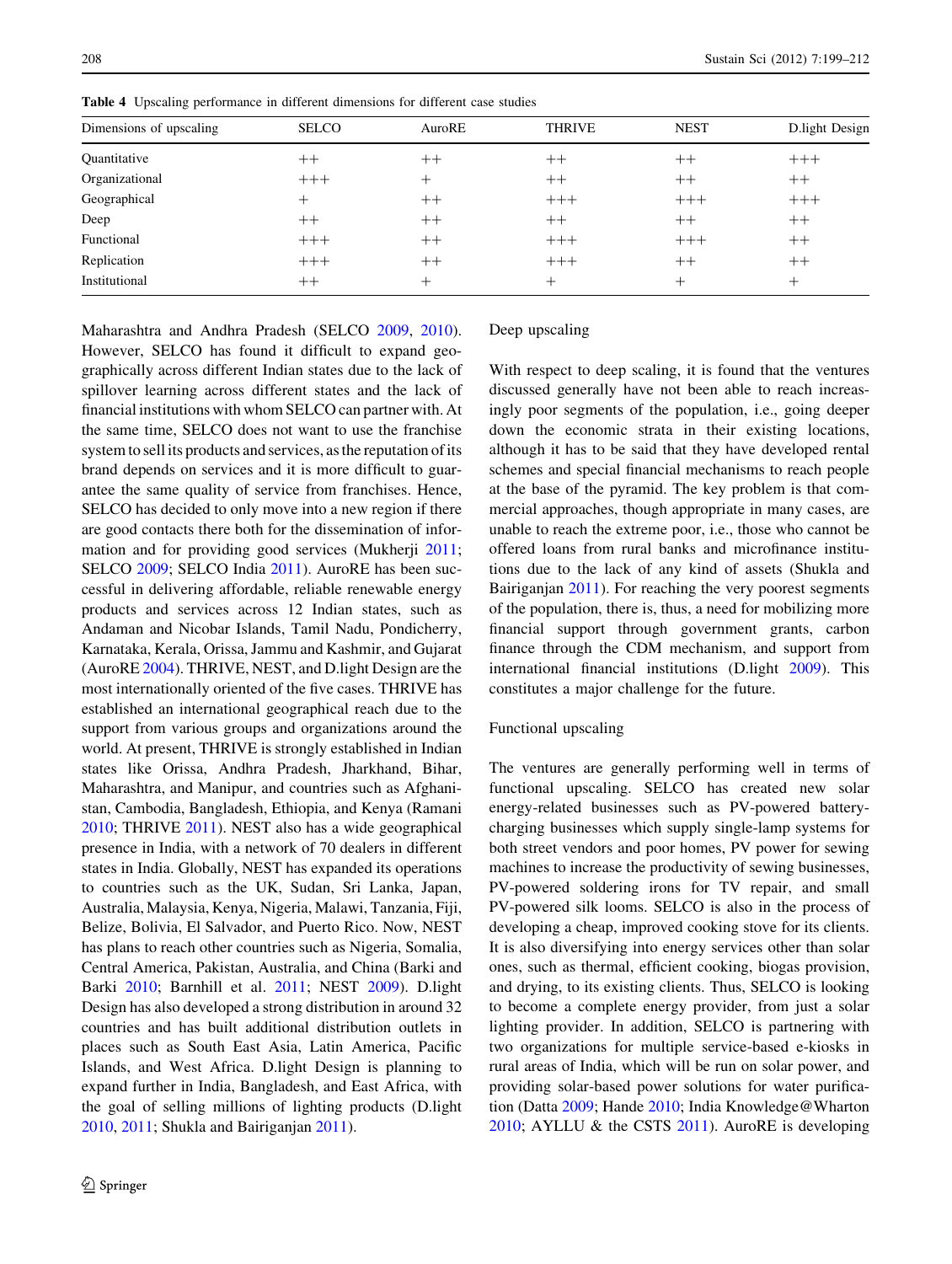<span id="page-10-0"></span>new products such as LED/CFL-based home lighting lanterns, as well as solar-powered reverse osmosis systems to purify drinking water. AuroRE is also working on new products such as an improved solar rice cooker, a solar lantern, and solar home lighting kits. In addition, AuroRE has developed the mission TEJAS, which is a platform of exchange and development for solar energy technologies by bringing together lighting designers, product manufacturers, NGOs, administrative bodies, financial institutions, and corporate/industrial R&D players (AuroRE [2009](#page-11-0); Lamba [2009;](#page-12-0) Shekhar [2009](#page-13-0)). THRIVE has introduced additional forms of lights that are useful to the villages, like street lights, task lights, etc., at very economical rates. THRIVE is looking for a major share in niche markets such as street lighting, boarding, and institutional lighting (Ramani [2010;](#page-13-0) THRIVE [2011\)](#page-13-0). Similarly, NEST is planning to increase its product portfolio by developing new solar street lights, solar-powered fans, mini solar desk lamps, etc. (Barki and Barki [2010;](#page-12-0) NEST [2009](#page-12-0)). D.light Design has developed several new products, such as a premium solar lantern with four brightness settings, affordable solar lanterns with 360 lighting and quality solar task lamps, and D.light S1, which is one of the cheapest solar lanterns at a price of around USD 8 (D.light [2011\)](#page-12-0).

## Replication

As far as replication is concerned, SELCO is trying to start an incubation system for new entrepreneurs and business associates, and aims to have 100 additional business associates. These business associates are rural youths, who would have a chance to create sustainable livelihoods for themselves by providing energy services through SELCO's products and services to poor people through their own businesses, keeping the SELCO management as board advisors. SELCO has also set up a USD 3 million fund to help new entrepreneurs planning to start new enterprises for energy services in different geographical locations. SELCO has already helped to create more than 25 entrepreneurs who are serving 750 clients by providing solar lighting to street vendors, home-based workers, and small businesses (Hande [2010](#page-12-0), [2011;](#page-12-0) India Knowledge@Wharton [2009,](#page-12-0) [2010;](#page-12-0) Mukherji [2011;](#page-12-0) AYLLU & the CSTS [2011\)](#page-11-0). AuroRE is also focused on creating solar entrepreneurs. Such ventures can become financially sustainable in different ways, such as hiring out solar lanterns to market traders or supplying and installing solar water pumps to farms. AuroRE is aiming to set up a whole chain of local energy entrepreneurs by effectively providing them with managerial, technical, and financial backup. It is also training several people and developing a network of sustainable enterprises among economically deprived communities. This includes the training of at least 250 people in the installation and

maintenance of PV solar systems (AuroRE [2004;](#page-11-0) AuroRE India [2004\)](#page-11-0). THRIVE is encouraging village entrepreneurship by promoting solar light entrepreneurs and LEDbased home lighting with the intention to create micro, small, and medium energy service enterprises for manufacturing, selling, and servicing LED lamps. THRIVE has also proposed alternative energy kiosks in villages in which users can walk and get light charges for a token fee and enjoy continued service and maintenance of light. The kiosks are run by local youths with minimum education like matriculation and basic training in electronics and mobile phone usage (Ramani [2010;](#page-13-0) THRIVE [2011](#page-13-0)). NEST is developing small businesses which manufacture charge controllers and plastic works exclusively for NEST. In addition, it is developing and supporting entrepreneurs in villages for the distribution of its products (Uppal and Mahendra [2009;](#page-13-0) NEST [2009](#page-12-0)). D.light Design has built a distribution base of 1500 rural entrepreneurs. Each rural entrepreneur handles around 2000 households who also source products from dealers (Raja [2009](#page-13-0)).

#### Institutional upscaling

From the literature review in "Theoretical building [blocks](#page-1-0),'' it was found that institutional upscaling is generally beyond the scope of individual enterprises and requires concerted action from a critical mass of entrepreneurs. All enterprises except SELCO score low in this respect. SELCO, in the past, has lobbied government institutions such as the Reserve Bank of India to reduce the procedural bureaucracy of foreign investment from social investors abroad to firms such as SELCO (Alexander [2009](#page-11-0); India Knowledge@Wharton [2010](#page-12-0)). All the enterprises discussed found it difficult to be involved in institutional upscaling. Some of the key institutional barriers mentioned include high subsidies for fossil fuels and high taxes for solar energy products, lack of consumer finance from financial institutions, and other regulative barriers. Most enterprises have advised government officials about, and have even lobbied against, high subsidies for fossil fuels, but their efforts have not resulted in any major institutional changes. Enterprises have also found it time-consuming to engage in trying to bring in institutional changes, since this may make them lose focus from their primary work—the day-to-day functioning of the enterprise and meeting the needs of their customers (Alexander [2009;](#page-11-0) Barki and Barki [2010](#page-12-0); Lamba [2009](#page-12-0); Ramani [2010\)](#page-13-0).

## **Conclusions**

On the whole, the discussion of the upscaling achievements of the five solar PV ventures discussed in this paper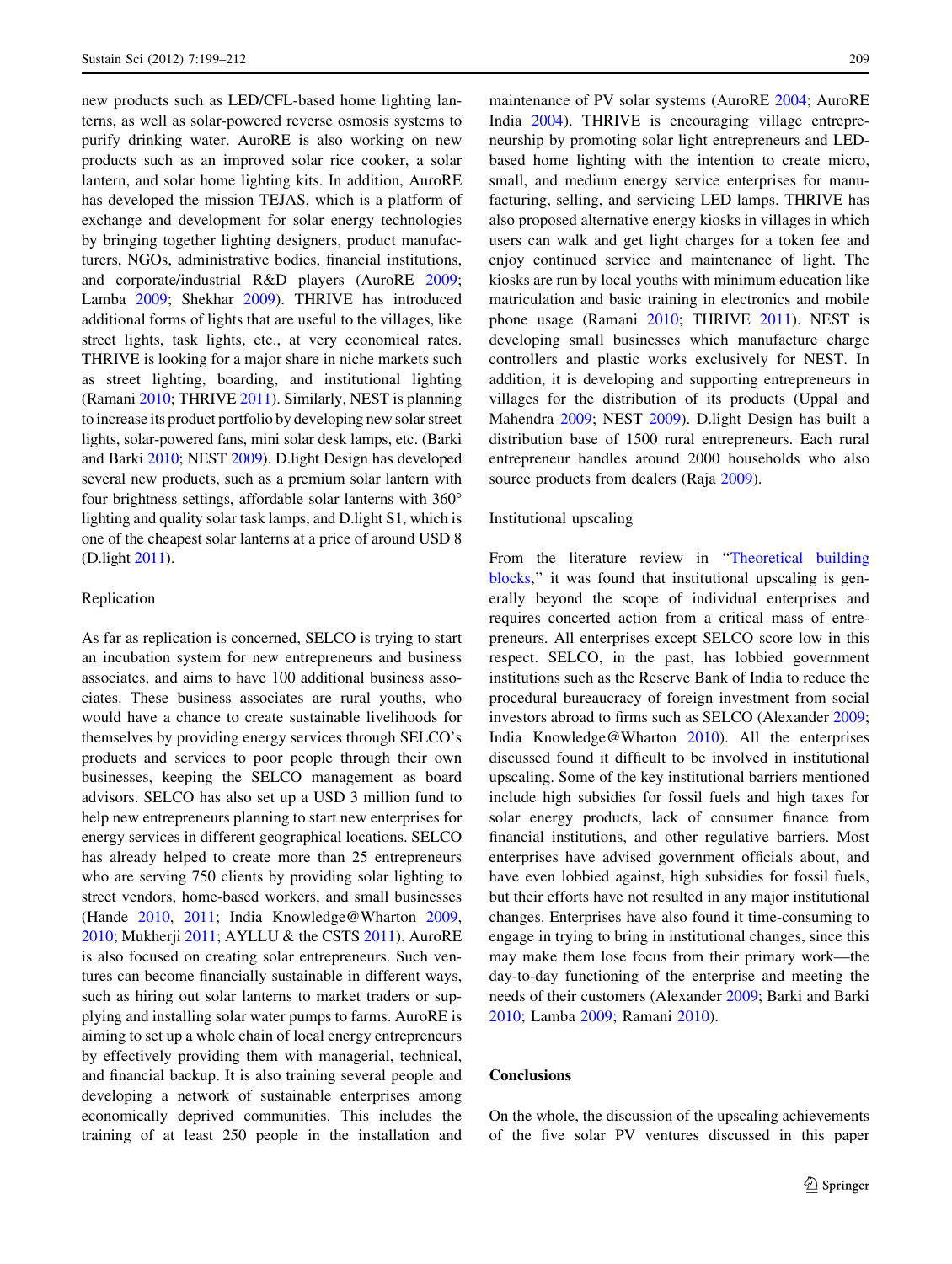<span id="page-11-0"></span>demonstrates that, currently, there are, indeed, several promising experimental activities ongoing in India that signal a very different way of electricity provision.

One striking similarity between the initiatives is that they are conceived and nurtured by visionary people with creative ideas and drive, who have conceived innovative business models that manage to balance societal aims with the exigencies of financial sustainability. At the same time, the way in which the different ventures achieve this balance is found to vary a great deal. The most important issue seems to be that strategy and structure should reflect—and continue to reflect—the particular idiosyncratic vision and mission of the leadership. A broad multidimensional classification of upscaling as used in this paper, which is capable of capturing heterogeneity in performance, strategies, structures, and plans, is, therefore, found to be a suitable research tool for getting a better grip on the 'Loch Ness monster'. It has to be said, though, that a research approach like this one should, thus, be considered as primarily useful for conducting a broad-sweep assessment aimed at mapping upscaling in innovative sustainabilitycentered activities in particular emerging fields. It is likely to be less useful for a detailed microlevel comparison of different individual cases, because of the inevitable subjectivity involved in translating research data/findings into particular scores in the classification scheme.

The analysis conducted in this paper raises several other pointers for policy and research. Our results indicate that the ventures are generally well on track towards upscaling, but that they lag behind in terms of two crucial—and closely intertwined—dimensions: (a) reaching the poorest of the poor (deep scaling) and (b) effecting broader institutional change (institutional upscaling). Reaching the people at the very base of the pyramid is, indeed, a massive challenge, and it does not help that many Western corporations and even major international development organizations are currently advocating the use of for-profit commercial approaches even for this target group. There is very little evidence on the ground that such base of the pyramid approaches can actually produce win–win results at the required massive scale (Arora and Romijn 2011). A better strategy could lie in the facilitation and coordination of nonprofit social-oriented ventures like the ones considered in this paper, including through making available more financial resources at appropriate conditions from national and international sources, and through encouraging the formation of supportive enterprise networks in which different partners support each other by executing complementary activities (Wheeler et al. [2005\)](#page-13-0). However, whether or not that will assist these ventures in actually reaching the poorest of the poor still needs to be seen.

As far as the institutional dimension of upscaling is concerned, it would be particularly useful to complement

the type of analysis conducted here with an assessment at a higher analytical level in order to explore the meaning and dynamics of 'collective upscaling' more comprehensively. A 'meso-level' investigation can reveal a more complete picture of pivotal institutional upscaling barriers faced by social entrepreneurs in the conduct of their sustainability experiments, and on the key factors that prevent different actors in an emerging 'innovation system' such as solar PV from acting in concert and achieving the critical mass needed for effecting change in the institutional sphere. Interviews and literature study focused on individual entrepreneurial ventures as conducted for the present paper miss out a substantial part of these issues, because their scope is restricted to the individual entrepreneur's activities, strategies, and point of view. In this respect, the adoption of multilevel analytical frameworks (such as that used in SNM and some sectoral innovation systems approaches), which set an analysis of innovation dynamics at the level of individual experiments and emerging niches within a broader overarching socio-technical context, would be a useful step in this direction.

Acknowledgments We would like to thank the two anonymous reviewers and the editors for their valuable feedback on earlier versions of this paper. We also thank the interviewees for sharing their insights with us. This research was partly funded by the Netherlands Organisation for Scientific Research (NWO) under the WOTRO Science for Global Development scheme.

Open Access This article is distributed under the terms of the Creative Commons Attribution License which permits any use, distribution, and reproduction in any medium, provided the original author(s) and the source are credited.

## References

- Alexander S (2009) Interview, 23 December 2009, Bangalore
- Alvord SH, Brown LD, Letts CW (2004) Social entrepreneurship and societal transformation: an exploratory study. J Appl Behav Sci 40(3):260–282
- Arora S, Romijn HA (2011) The empty rhetoric of poverty reduction at the base of the pyramid. Organization. doi[:10.1177/13505084](http://dx.doi.org/10.1177/1350508411414294) [11414294](http://dx.doi.org/10.1177/1350508411414294) (in press)
- Ashoka, Hystra (2009) Access to energy for the base of the pyramid. [http://www.ashoka.org/story/6072.](http://www.ashoka.org/story/6072) Accessed 20 Apr 2010
- AuroRE (2004) Creating 'solar' entrepreneurs. infochange environment. [http://infochangeindia.org/environment/stories-of-change/](http://infochangeindia.org/environment/stories-of-change/aurore-creating-solar-entrepreneurs.html) [aurore-creating-solar-entrepreneurs.html](http://infochangeindia.org/environment/stories-of-change/aurore-creating-solar-entrepreneurs.html). Accessed 14 Mar 2011
- AuroRE (2009) Auroville renewable energy 2009. [http://www.aurore.](http://www.aurore.in) [in.](http://www.aurore.in) Accessed 13 Jul 2011
- AuroRE India (2004) Solar power for communities, farmers and market traders across India. The Ashden Awards for Sustainable Energy. <http://www.ashdenawards.org/winners/aurore>. Accessed 20 Jan 2010
- AYLLU & the CSTS (2011) CSTS & AYLLU energy map. Clean energy for the underserved. Selco. [http://energymap-scu.org/](http://energymap-scu.org/selco/) [selco/.](http://energymap-scu.org/selco/) Accessed 10 Aug 2011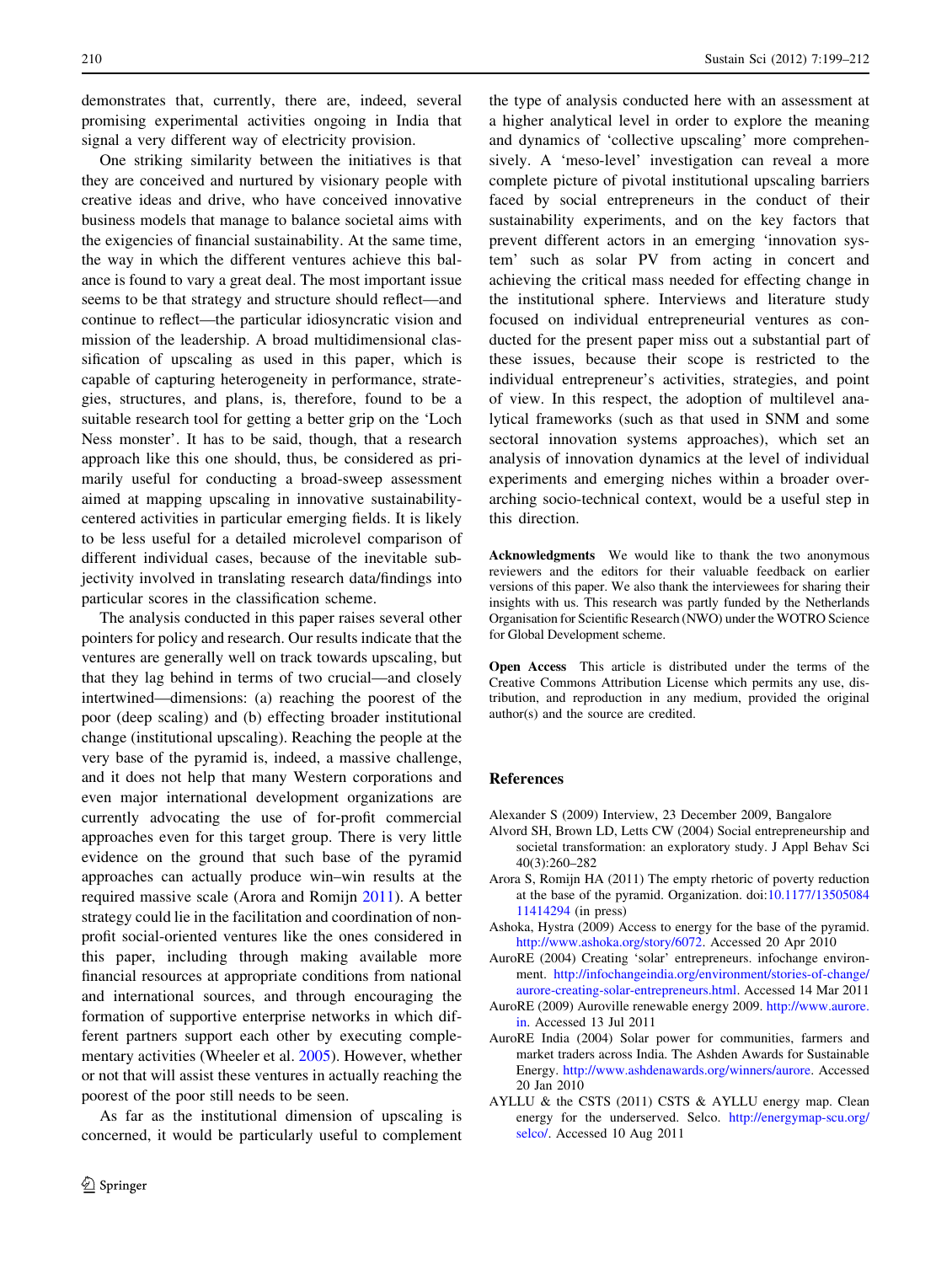<span id="page-12-0"></span>Barki B, Barki DT (2010) Interview, 27 January 2010, Hyderabad

- Barnhill C, Chansavang A, Jayanthi T, Liu W-C, Marquis E (2011) Noble Energy Solar Technologies. Report, Innovation for Humanity Project, John Hopkins Carey Business School, Baltimore
- Berkhout F, Angel D, Wieczorek AJ (2009) Asian development pathways and sustainable socio-technical regimes. Technol Forecast Soc Chang 76:218–228
- Berkhout F, Verbong GPJ, Wieczorek AJ, Raven RPJM, Lebel L, Bai X (2010) Sustainability experiments in Asia: innovations shaping alternative development pathways? Environ Sci Policy 13(4):261–271
- Binz C, Truffer B (2009) Leapfrogging in infrastructure sectors identifying transition trajectories towards decentralized wastewater treatment in China. Paper presented at the 2009 DRUID conference in Copenhagen
- Bloom PN, Chatterji AK (2009) Scaling social entrepreneurial impact. Calif Manag Rev 51(3):114–133
- Chowdhury I, Santos MF (2010) Scaling social innovations: the case of Gram Vikas. [http://papers.ssrn.com/sol3/papers.cfm?abstract\\_](http://papers.ssrn.com/sol3/papers.cfm?abstract_id=1553070) [id=1553070](http://papers.ssrn.com/sol3/papers.cfm?abstract_id=1553070). Accessed 13 Apr 2010
- Datta N (2009) Sun dialing. Outlook Business. [http://business.outlook](http://business.outlookindia.com/article.aspx?261397) [india.com/article.aspx?261397](http://business.outlookindia.com/article.aspx?261397). Accessed 5 Feb 2010
- Dees JG (2009) Social ventures as learning laboratories. Innovations. Special Edition for the World Economic Forum Annual Meeting 2009, pp 11–15
- Dees JG (2010) Social entrepreneurs. Creating large-scale change: not 'can' but 'how'. McKinsey and Company. [http://whatmatters.](http://whatmatters.mckinseydigital.com/social_entrepreneurs/creating-large-scale-change-not-can-but-how-) [mckinseydigital.com/social\\_entrepreneurs/creating-large-scale](http://whatmatters.mckinseydigital.com/social_entrepreneurs/creating-large-scale-change-not-can-but-how-)[change-not-can-but-how-](http://whatmatters.mckinseydigital.com/social_entrepreneurs/creating-large-scale-change-not-can-but-how-). Accessed 10 Aug 2010
- Dees JG, Anderson BB, Wei-Skillern J (2004) Scaling social impact. Strategies for spreading social innovations. Stanford Soc Innov Rev 1(4):24–32
- D.light (2009) D.light Rural Lighting Project. [http://cdm.unfccc.](http://cdm.unfccc.int/Projects/DB/TUEV-SUED1245158196.62/view) [int/Projects/DB/TUEV-SUED1245158196.62/view.](http://cdm.unfccc.int/Projects/DB/TUEV-SUED1245158196.62/view) Accessed 17 Jun 2010
- D.light (2010) D.light Design, India and global 2010. Case study summary. The Ashden Award for Sustainable Energy. [http://www.](http://www.ashdenawards.org/winners/Dlight10) [ashdenawards.org/winners/Dlight10](http://www.ashdenawards.org/winners/Dlight10). Accessed 10 Dec 2010
- D.light (2011) D.light International. [http://www.dlightdesign.com/](http://www.dlightdesign.com/home_global.php) [home\\_global.php](http://www.dlightdesign.com/home_global.php). Accessed 08 Jul 2011
- Garud R, Karnøe P (2003) Bricolage versus breakthrough: distributed and embedded agency in technology entrepreneurship. Res Policy 32:277–300
- Garud R, Jain S, Kumaraswamy (2002) Institutional entrepreneurship in the sponsorship of common technological standards: the case of Sun Microsystems and Java. Acad Manag J 45(1):196–214
- Garud R, Hardy C, Maguire S (2007) Institutional entrepreneurship as embedded agency: an introduction to the special issue. Org Stud 28:957–969
- Gillespie S (2004) Scaling up community-driven development: a synthesis of experience. FCND discussion paper no. 181. IFPRI, Washington, DC
- Hande H (2010) Can solar bring power to India's rural poor? Qn, a publication of the Yale School of Management. [http://qn.som.yale.](http://qn.som.yale.edu/content/can-solar-bring-power-india%E2%80%99s-rural-poor) [edu/content/can-solar-bring-power-india%E2%80%99s-rural-poor](http://qn.som.yale.edu/content/can-solar-bring-power-india%E2%80%99s-rural-poor). Accessed 16 Jul 2011
- Hande H (2011) India's growing energy disparity—need for energy inclusion and social innovation. World Economic Forum Blog. [http://www.forumblog.org/socialentrepreneurs/2011/05/indias](http://www.forumblog.org/socialentrepreneurs/2011/05/indias-growing-energy-disparity-need-for-energy-inclusion-and-social-innovation.html)[growing-energy-disparity-need-for-energy-inclusion-and-social](http://www.forumblog.org/socialentrepreneurs/2011/05/indias-growing-energy-disparity-need-for-energy-inclusion-and-social-innovation.html)[innovation.html](http://www.forumblog.org/socialentrepreneurs/2011/05/indias-growing-energy-disparity-need-for-energy-inclusion-and-social-innovation.html). Accessed 15 Oct 2011
- Hultman NE, Pulver S, Pacca S, Saran S, Powell L, Romeiro V, Benney T (2011) Carbon markets and low-carbon investment in emerging economies: a synthesis of parallel workshops in Brazil and India. Energy Policy 39:6698–6700
- India Knowledge@Wharton (2009) Rising Sun: India's solar power initiatives are shining brighter. [http://knowledge.wharton.](http://knowledge.wharton.upenn.edu/india/article.cfm?articleid=4437) [upenn.edu/india/article.cfm?articleid=4437](http://knowledge.wharton.upenn.edu/india/article.cfm?articleid=4437). Accessed 20 Mar 2010
- India Knowledge@Wharton (2010) Harish Hande of SELCO India: shedding light on India's undeserved markets. [http://knowl](http://knowledge.wharton.upenn.edu/india/article.cfm?articleid=4460) [edge.wharton.upenn.edu/india/article.cfm?articleid=4460.](http://knowledge.wharton.upenn.edu/india/article.cfm?articleid=4460) Accessed 26 Apr 2010
- International Energy Agency (IEA) (2011) World Energy Outlook 2011, Paris
- Jacobsson S, Johnson A (2000) The diffusion of renewable energy technology: an analytical framework and key issues for research. Energy Policy 28:625–640
- Kaplinsky R (2011) Schumacher meets Schumpeter: appropriate technology below the radar. Res Policy 40:193–203
- Karamchandani A, Kubzansky M, Frandano P (2009) Emerging markets, emerging models: market based solutions to the challenges of global poverty. Monitor Group, India
- Kemp R, Schot J, Hoogma R (1998) Regime shifts to sustainability through processes of niche formation: the approach of strategic niche management. Technol Anal Strateg Manag 10(2):175–198
- Klein MH (2008) Poverty alleviation through sustainable strategic business models. essays on poverty alleviation as a business strategy. Erasmus Research Institute of Management (ERIM) Ph.D. Series Research in Management 135
- Lamba H (2009) Interview, 24 December 2009, Auroville, Puducherry
- Leca B, Battilana J, Boxenbaum E (2008) Agency and institutions: a review of institutional entrepreneurship. Working Paper 08-096. [http://egateg.usaidallnet.gov/sites/default/files/Review%20of%20](http://egateg.usaidallnet.gov/sites/default/files/Review%20of%20Institutional%20Entrepreneurship.pdf) [Institutional%20Entrepreneurship.pdf](http://egateg.usaidallnet.gov/sites/default/files/Review%20of%20Institutional%20Entrepreneurship.pdf)
- Levi M, Economy EC, Neil SO, Segal A (2010) Globalizing the energy revolution: how to really win the clean-energy race. Foreign Affairs
- Maguire S, Hardy C, Lawrence TB (2004) Institutional entrepreneurship in emerging fields: HIV/AIDS treatment advocacy in Canada. Acad Manag J 47(5):657–679
- Mair J, Marti I (2006) Social entrepreneurship research: a source of explanation, prediction, and delight. J World Bus 41:36–44
- Mair J, Marti I (2009) Entrepreneurship in and around institutional voids: a case study from Bangladesh. J Bus Ventur 24:419–435
- Markard J, Truffer B (2008) Technological innovation systems and the multi-level perspective: towards an integrated framework. Res Policy 37:596–615
- Mukherji S (2011) SELCO: solar lighting for the poor. Case study, UNDP, Growing Inclusive Markets. [http://www.growinginclus](http://www.growinginclusivemarkets.org/media/cases/India_SELCO_2011.pdf) [ivemarkets.org/media/cases/India\\_SELCO\\_2011.pdf.](http://www.growinginclusivemarkets.org/media/cases/India_SELCO_2011.pdf) Accessed 30 Oct 2011
- Myers GC (1984) The Consultative Group on Early Childhood Care and Development. Going to scale. Paper prepared for UNICEF for the Second Inter-Agency Meeting on Community-based Child Development, New York. [http://www.ecdgroup.com/](http://www.ecdgroup.com/download/ac1gsxxi.pdf) [download/ac1gsxxi.pdf.](http://www.ecdgroup.com/download/ac1gsxxi.pdf) Accessed 25 Mar 2010
- Noble Energy Solar Technologies Ltd. (NEST) (2005) Affordable solar lanterns to replace kerosene lamps. The Ashden Awards for Sustainable Energy. <http://www.ashdenawards.org/winners/nest>. Accessed 16 Jan 2010
- Noble Energy Solar Technologies Ltd. (NEST) (2009) SolarNEST's blog. [http://solarnest.wordpress.com/about/.](http://solarnest.wordpress.com/about/) Accessed 17 Jan 2010
- Nouni MR, Mullick SC, Kandpal TC (2009) Providing electricity access to remote areas in India: niche areas for decentralized electricity supply. Renew Energy 34(2):430–434
- Pullenkav JT (2010) Finance for local sustainable energy: the role of social investing, end-user finance and carbon finance in scaling up. SELCO Solar Light (P) Limited. [http://www.sei.ashdenawards.](http://www.sei.ashdenawards.org/presentations/files/Day_2_Presentation_3_SELCO.ppt)